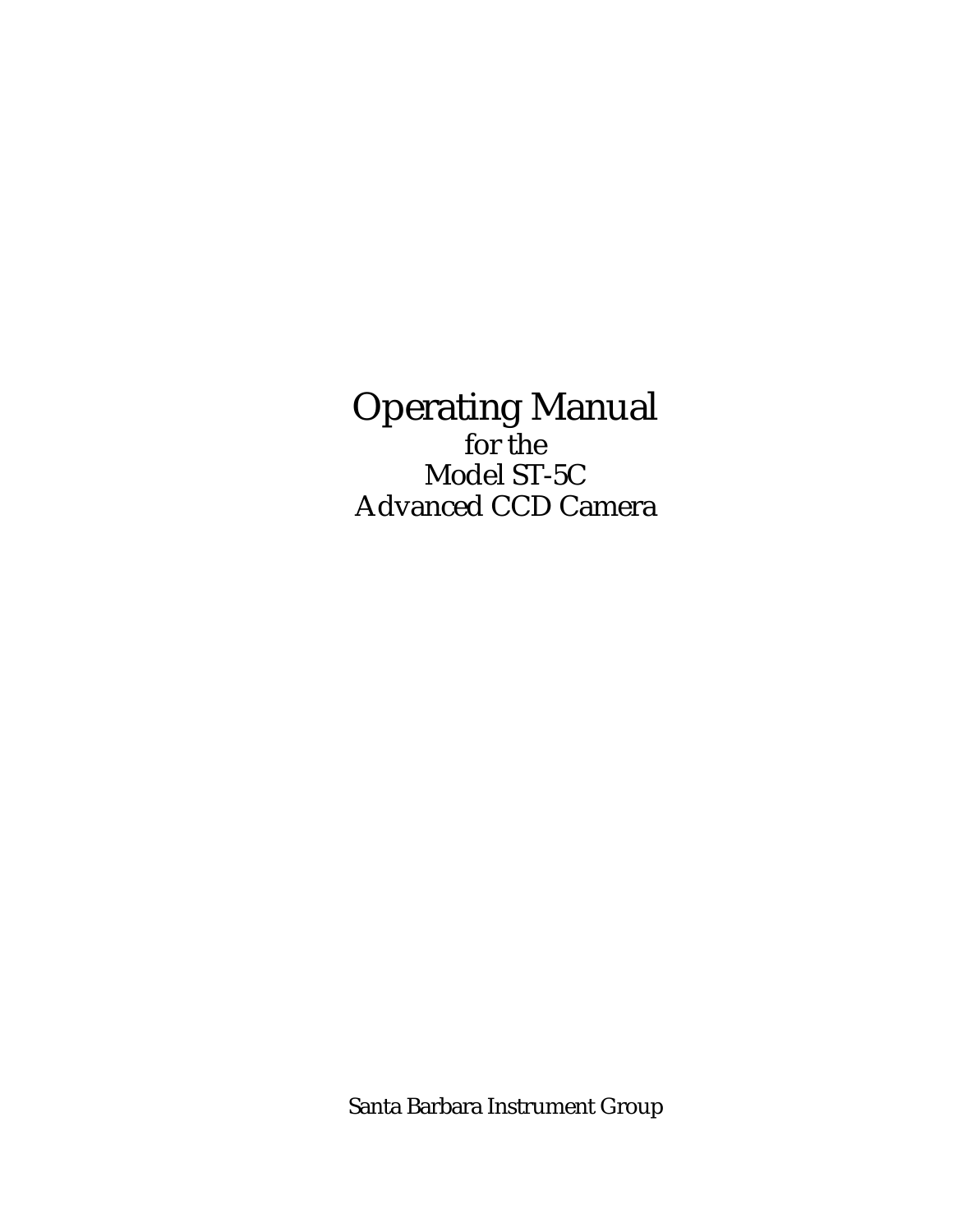#### **Santa Barbara Instrument Group**

1482 East Valley Road • Suite 33 PO Box 50437 Santa Barbara, CA 93150 PHN (805) 969-1851 (FAX) (805) 969-4069 Email: sbig@sbig.com Home page: www.sbig.com

Note: This equipment has been tested and found to comply with the limits for a Class B digital device pursuant to Part 15 of the FCC Rules. These limits are designed to provide reasonable protection against harmful interference in a residential installation. This equipment generates, uses, and can radiate radio frequency energy and if not installed and used in accordance with the instructions, may cause harmful interference to radio communications. However, there is no guarantee that interference will not occur in a particular installation. If this equipment does cause harmful interference to radio or television reception, which can be determined by turning the equipment off and on, the user is encouraged to try to correct the interference by one or more of the following measures:

- Reorient or relocate the receiving antenna.
- Increase the separation between the receiver and the equipment.
- Connect the equipment into an outlet on a circuit different from that to which the receiver is connected.
- Consult the dealer or an experienced radio/TV technician for help.

Changes or modifications not expressly approved by the party responsible for compliance could void the user's authority to operate the equipment.

Also note that user must use shielded interface cables in order to maintain product within FCC compliance.

ST-5C Manual Fifth Printing May 1998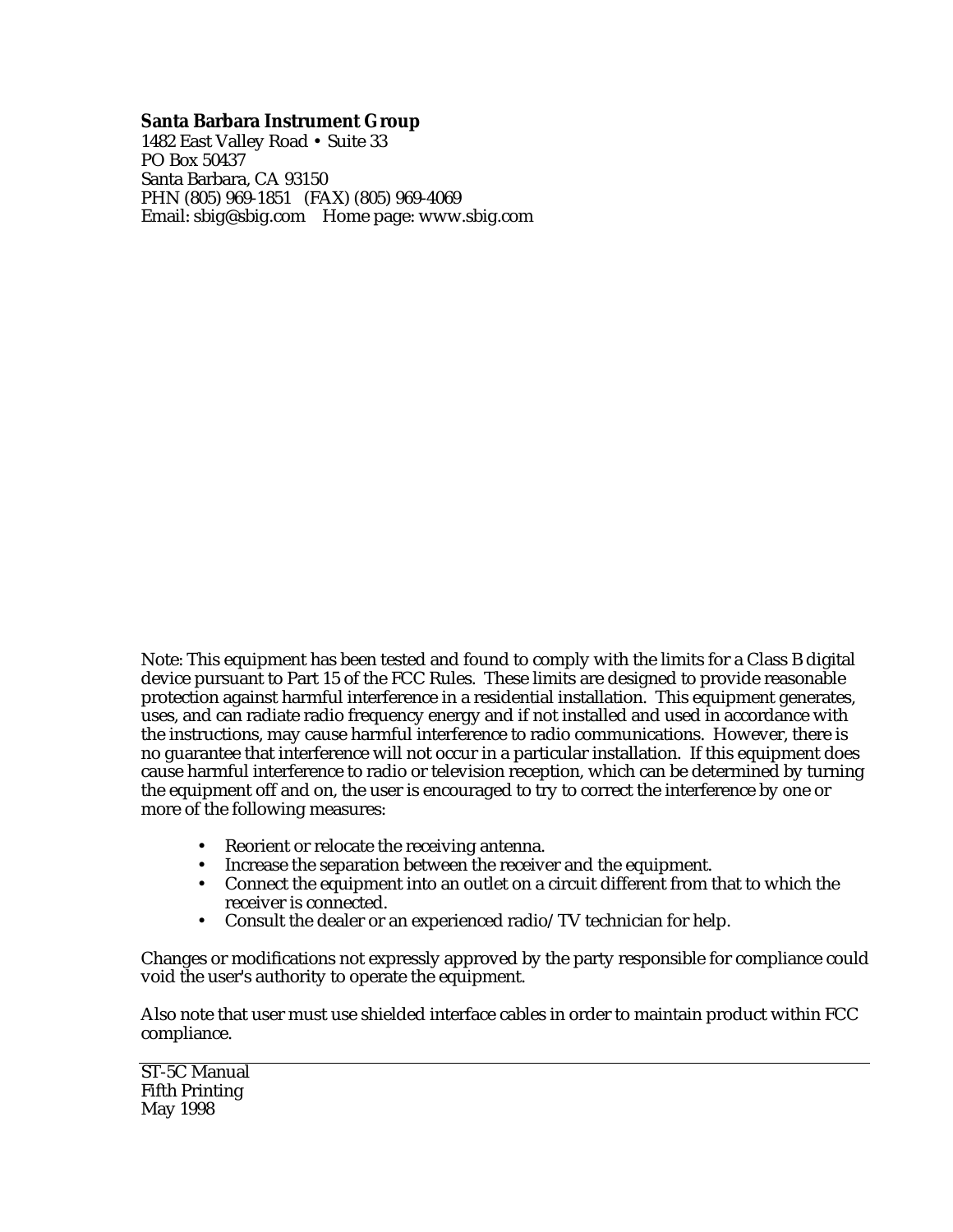| <b>Table of Contents</b> |
|--------------------------|
|--------------------------|

| 2.1.5. Operating your Camera with CCDOPS - a Daytime Orientation 15 |  |
|---------------------------------------------------------------------|--|
|                                                                     |  |
|                                                                     |  |
|                                                                     |  |
|                                                                     |  |
|                                                                     |  |
|                                                                     |  |
|                                                                     |  |
|                                                                     |  |
|                                                                     |  |
|                                                                     |  |
|                                                                     |  |
|                                                                     |  |
|                                                                     |  |
|                                                                     |  |
|                                                                     |  |
|                                                                     |  |
|                                                                     |  |
|                                                                     |  |
|                                                                     |  |
|                                                                     |  |
|                                                                     |  |
|                                                                     |  |
|                                                                     |  |
|                                                                     |  |
|                                                                     |  |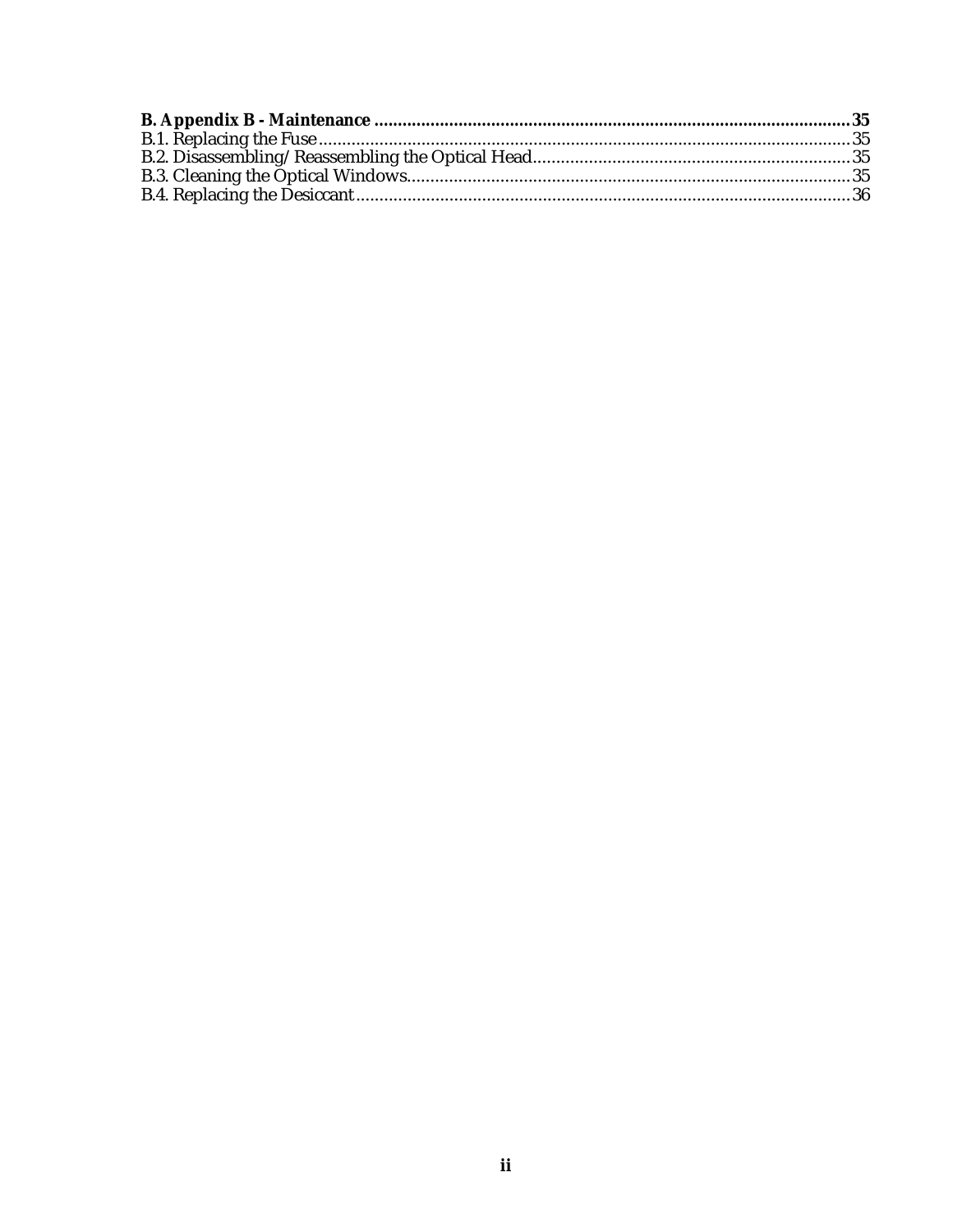## **Introduction**

Congratulations and thank you for buying the SBIG ST-5C Advanced CCD Camera. This camera offers incredible performance in a small package for a moderate cost. Using the camera will expand your astronomical experience by allowing you to easily take images like the ones you've seen in books and magazines, but never seen when peeking through the eyepiece. CCD cameras offer convenience, high sensitivity (a typical deep-sky image is several minutes), and advanced image processing techniques that film just can't match. While CCDs will probably never replace film in its large format, CCDs offer ease of use and allow a wide range of scientific measurements. Their use has established a whole new field of Astronomy. Some of the features you'll discover about your camera include:

- Based on the Texas Instrument TC255 CCD with 320 x 240 pixels that are 10 microns square.
- Double Correlated Sampling readout with 16 Bit A/D for the lowest possible noise.
- Convenient and fast parallel interface offers full frame download times under 4 seconds.
- Thermoelectric cooling gives sky background limited performance.
- Integral Shutter Wheel that can be replaced with a Color Filter Wheel for Tricolor imaging.
- Telescope port for use as an Autoguider.
- Advanced CCDOPS software for data acquisition, display and processing.
- Track and Accumulate<sup>1</sup> for hassle-free long duration exposures.
- 12 VDC operation allows use in field with a car battery.
- Standard T-Thread allows use with a variety of telescope adapters including the standard 1.25 inch nosepiece and eyepiece projection units.

This manual is organized for two types of use. Some sections have been designed to be read through from the start while you're learning about the camera and the software whereas other sections are to be used for reference. Briefly the manual consists of the following sections:

- Section 1 describes CCD cameras and how they work. While it is the first section of the manual, it is a bit technical, and some users may wish to skip ahead to the second section then come back to this section once they have had a little hand's on experience.
- Section 2 tells you how to install the camera and CCDOPS camera software and takes you step by step through the process of taking your first images. Even if you have experience with other cameras you should browse through this section and read any sections that are new to you. Also for further training and detailed technical information regarding the CCDOPS software for the ST-5C please refer to the separate CCDOPS manual.
- Section 3 presents some more detailed information about how you use the camera for some slightly more advanced tasks. The discussion of even more advanced topics is continued in Appendix D. Once you have become familiar with the basic operations of the camera you will want to read these sections.
- Sections 4 and 5 provide a Glossary of common CCD imaging terms, a Question and Answer section on the most common questions you'll have and a section of

1

<sup>1</sup> Track and Accumulate covered by SBIG US Patent 5,365,269.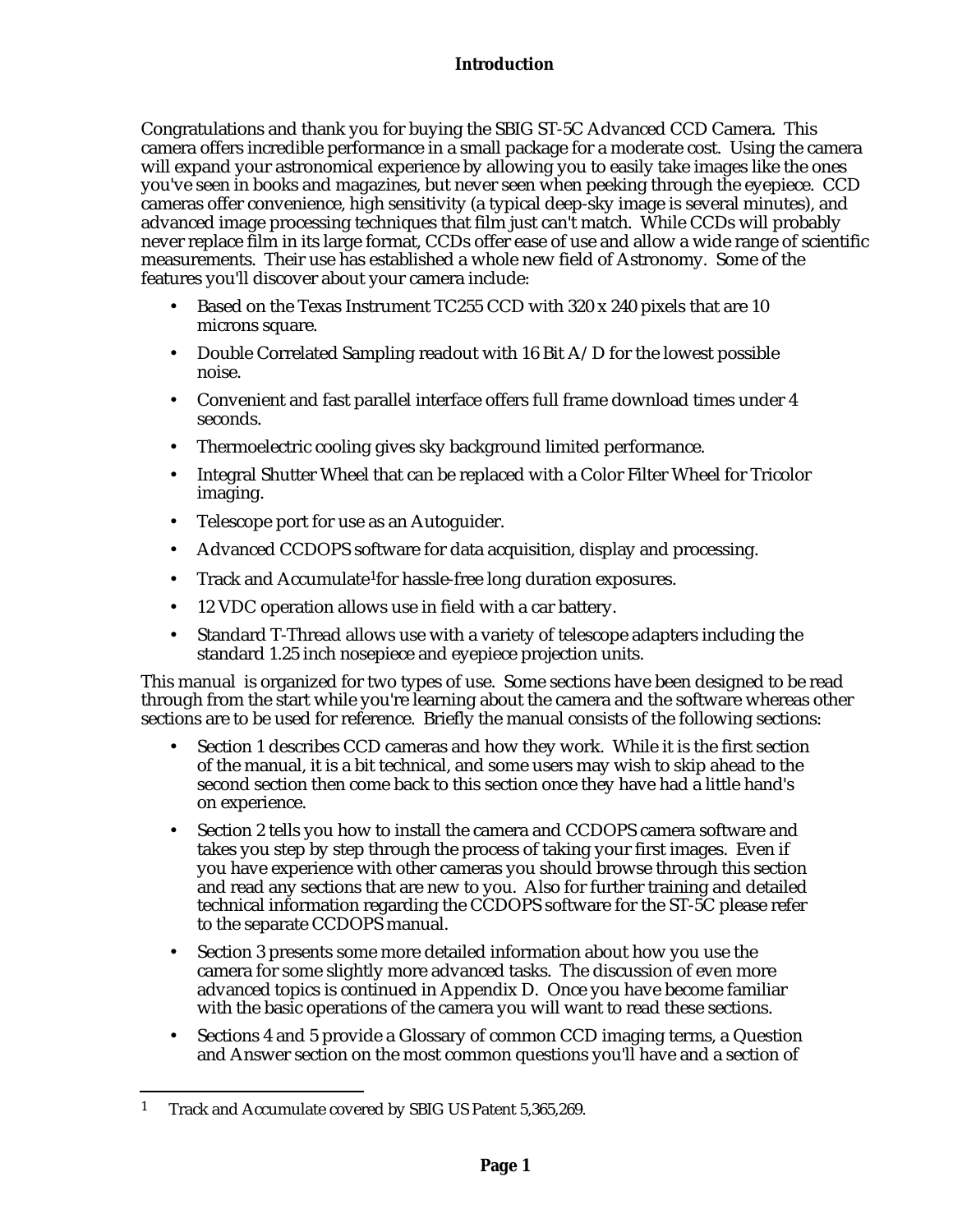## **Introduction**

useful hints and tips for using the camera. Again, this is a good section to read once you have had a little time with the camera.

• Finally, the Appendices provide a wealth of technical information about the camera.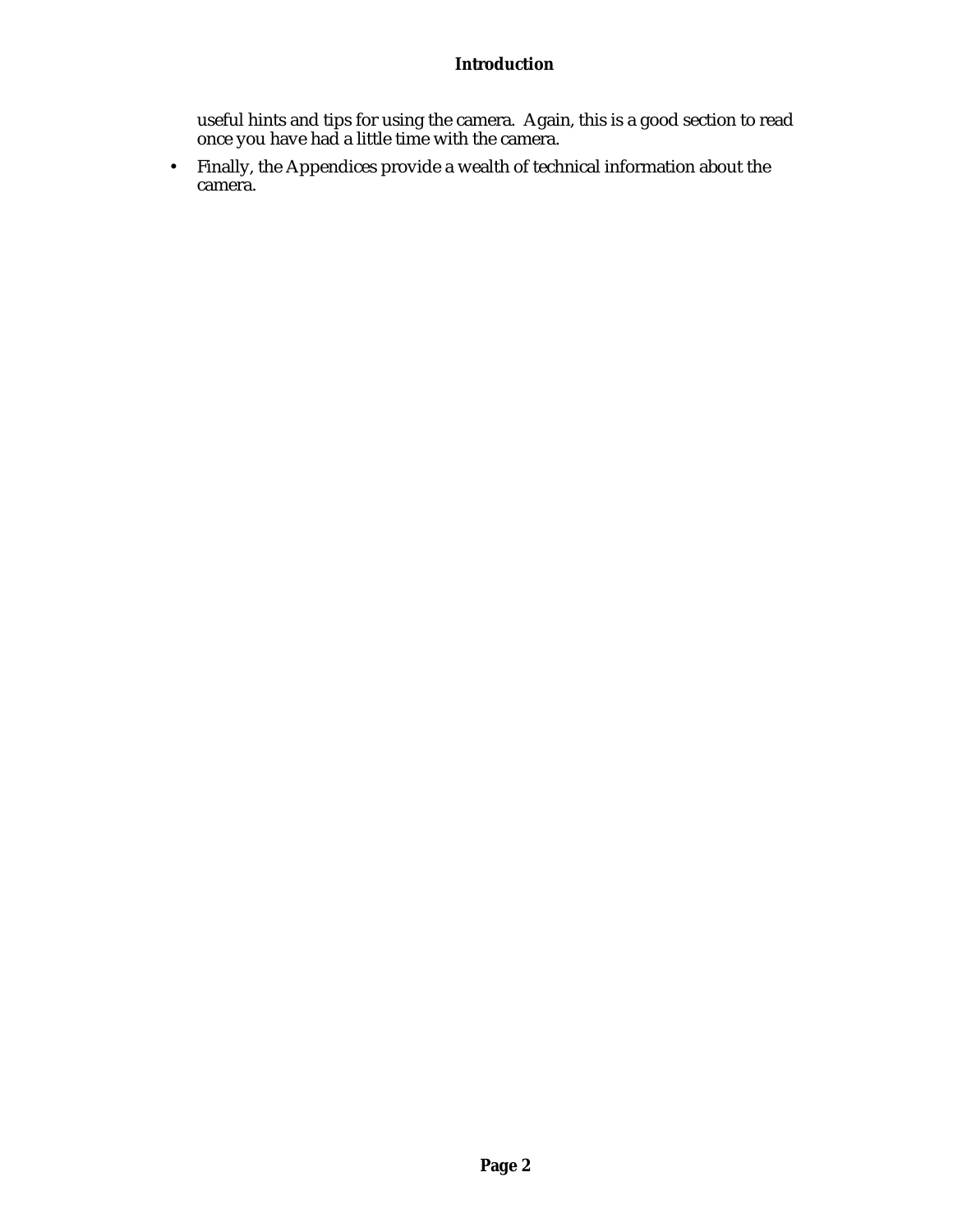## **1. Introduction to CCD Cameras**

The CCD (charge coupled device) is very good at the most difficult astronomical imaging problem: imaging small, faint objects. For such scenes, long film exposures are typically required. The CCD based system has several advantages over film: greater speed, quantitative accuracy, ability to increase contrast and subtract sky background with a few keystrokes, the ability to co-add multiple images without tedious dark room operations, wider spectral range, and instant examination of the images at the telescope for quality. Film has the advantages of a much larger format, one-step color, and independence of the wall plug (the ST-5C camera can be battery operated in conjunction with a laptop computer, though). After some use, you will find that film is best for producing sensational large area color pictures, and the CCD is best for planets, small faint objects, and general scientific work such as variable star monitoring and position determination. It is for this reason that we designed the camera to support both efforts, as an imaging camera and as an auto-guider to aid astrophotography.

## **1.1. How CCDs Work**

The CCD is a solid-state imaging detector that is quite commonly used in video tape cameras and is starting to find acceptance in still frame cameras. It has been used for Astronomical Imaging for over twenty years. The CCD is arranged as a rectangular array of imaging elements called pixels. An image is formed by reading the intensity of these pixels.

The basic function of the CCD detector is to convert an incoming photon of light to an electron which is stored in the detector array until it is read out, thus producing data which your computer can display as an image. How this is accomplished is eloquently described in a paper by James Janesick and Tom Elliott of the Jet Propulsion Laboratory:

"Imagine an array of buckets covering a field. After a rainstorm, the buckets are sent by conveyor belts to a metering station where the amount of water in each bucket is measured. Then a computer would take these data and display a picture of how much rain fell on each part of the field. In a CCD the "raindrops" are photons, the "buckets" the pixels, the "conveyor belts" the CCD shift registers and the "metering system" an on-chip amplifier.

Technically speaking the CCD must perform four tasks in generating an image. These functions are:

- 1) charge generation
- 2) charge collection
- 3) charge transfer
- 4) charge detection

The first operation relies on a physical process known as the photoelectric effect when photons or particles strike certain materials free electrons are liberated. In the second step the photoelectrons are collected in the nearest discrete collecting sites or pixels. The collection sites are defined by an array of electrodes, called gates, formed on the CCD. The third operation, charge transfer, is accomplished by manipulating the voltage on the gates in a systematic way so the signal electrons move down the vertical registers from one pixel to the next in a conveyor-belt like fashion. At the end of each column is a horizontal register of pixels. This register collects a line at a time and then transports the charge packets in a serial manner to an on-chip amplifier. The final operating step, charge detection, is when individual charge packets are converted to an output voltage. The voltage for each pixel can be amplified off-chip and digitally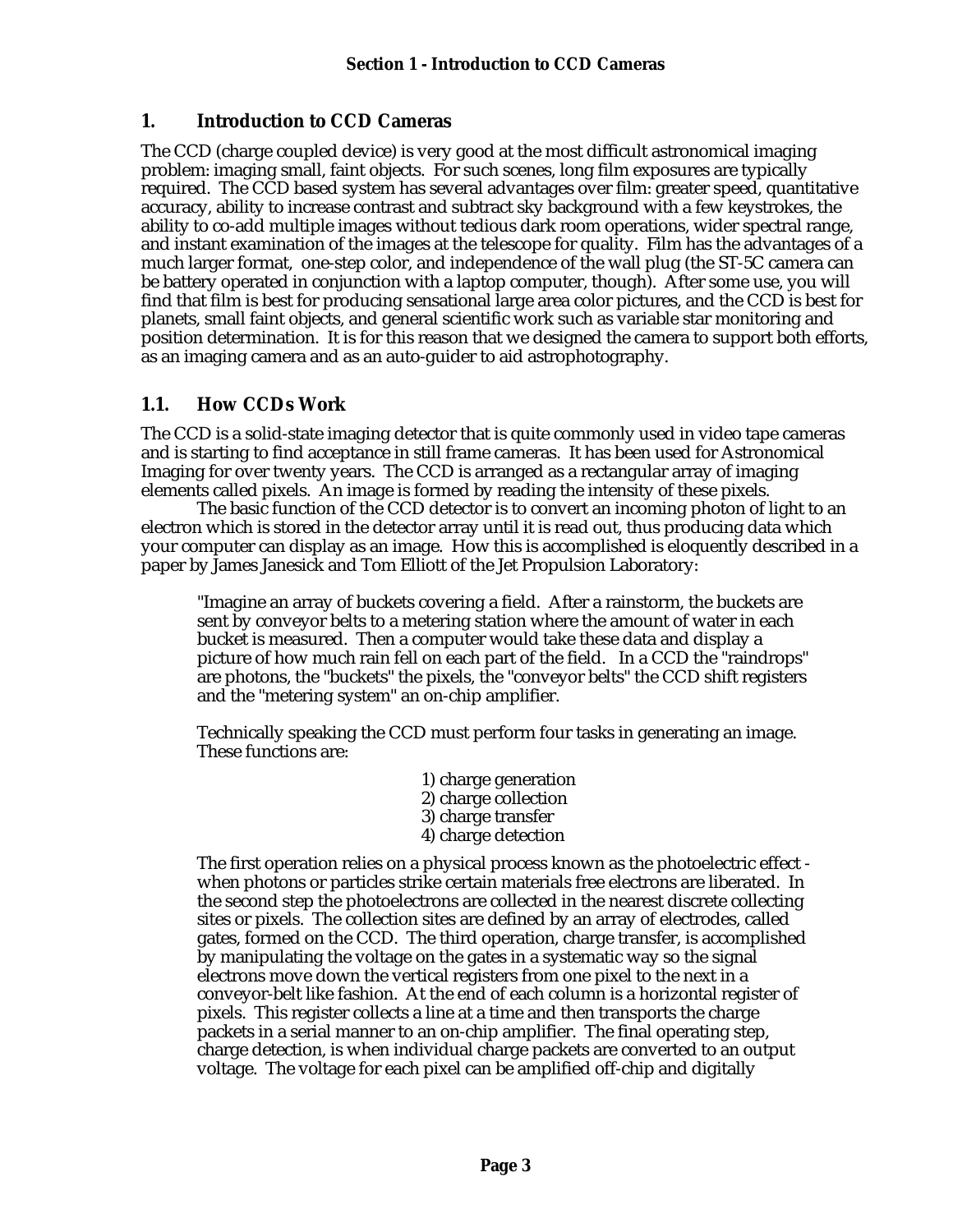

encoded and stored in a computer to be reconstructed and displayed on a television monitor."<sup>2</sup>

## **1.2. CCDs Applied to Astronomical Imaging**

When CCDs are applied to astronomy, with the relatively long exposure times (compared to the 30 frames per second used in video camera), special considerations need to be applied to the system design to achieve the best performance. This section discusses the cooling and dark frame requirements of astronomical imaging.

# **1.2.1. Cooling**

Random noise and dark current combine to place a lower limit on the ability of the CCD to detect faint light sources. If the CCD is producing more electrons from its own internal processes than is produced by photons from a distant object, the signal from the object is said to be "lost in the noise", and will be impossible to display without sophisticated image processing software. Noise here refers to the "gritty" look of short exposure images.

Internally, the CCD generates thermal noise and readout noise caused by the operation of the electronics on the chip. The goal is to eliminate unwanted sources of electron production in the chip and thus make the detector more sensitive to the remaining source of electron production by incoming photons. As you can imagine, the reduction of unwanted noise is important for the best performance of the CCD.

Dark current is thermally generated electrons in the device itself. All CCDs have dark current which can cause each pixel to fill with electrons in only a few seconds at room temperature even in the absence of light. By cooling the CCD, this source of noise is reduced, the sensitivity increased, and longer exposures are possible. In fact, for every 8°C of additional cooling, the dark current in the CCD is reduced to half. In your camera for example, cooling the CCD from room temperature (25°C) down to 0°C results in an eight-fold reduction in dark current.

The ST-5C uses a thermoelectric (TE) cooler to cool the CCD. The TE cooler is a solidstate device that acts like a heat pump. By running electrical current through the TE cooler, heat is pumped out of the CCD through the TE cooler. The camera also has a temperature sensing thermistor attached to the CCD to monitor the temperature, and the camera electronics control

<sup>1</sup> <sup>2</sup> "History and Advancements of Large Area Array Scientific CCD Imagers", James Janesick, Tom Elliott. Jet Propulsion Laboratory, California Institute of Technology, CCD Advanced Development Group.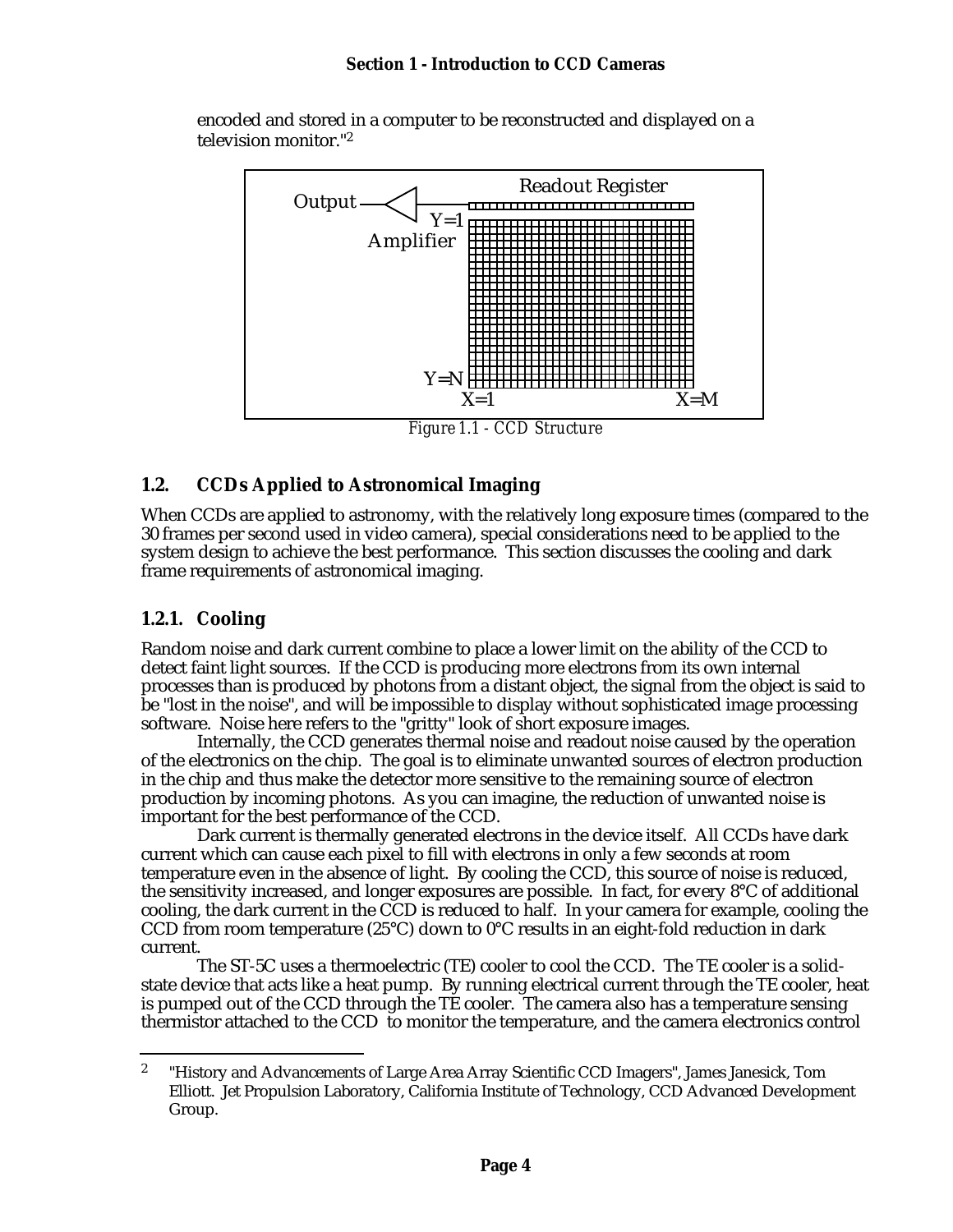the temperature at a user determined value for long periods. As a result, exposures up to an hour long are possible, and saturation of the CCD by the sky background typically limits the exposure time.

The sky background conditions also increase the noise in images, and in fact, as far as the CCD is concerned, there is no difference between the noise caused by dark current and that from sky background. If your sky conditions are causing photoelectrons to be generated at the rate of 100 e<sup>-</sup>/pixel/sec for example, increasing the cooling beyond the point where the dark current is roughly half that amount will not improve the quality of the image. This very reason is why deep sky filters are so popular with astrophotography. They reduce the sky background level, increasing the contrast of dim objects, and can be used to advantage with the CCD camera.

## **1.2.2. Dark Frames**

No matter how much care is taken to reduce all sources of unwanted noise, some will remain. Fortunately, however, due to the nature of electronic imaging and the use of computers for storing and manipulating data, this remaining noise can be drastically reduced by the subtraction of a dark frame from the raw light image. A dark frame is simply an image taken at the same temperature and for the same duration as the light frame with the source of light to the CCD blocked so that you get an "image" of the dark. This dark frame will contain an image of the noise caused by dark current (thermal noise) and other fixed pattern noise When the dark frame is subtracted from the light frame, this pattern noise is removed from the resulting image. The CCDOPS software can automatically perform this.

# **1.3. The Various CCD Parameters and How they Affect Imaging**

If you scan the CCD related literature you will see a slew of new terms describing CCDs and their performance. In this section we will discuss the more common CCD parameters and their effects in an imaging application.

# **1.3.1. Pixel Size**

Every CCD, independent of the manufacturer, is divided into a relatively large number of small pixels. In your CCD camera the imaging area of the CCD is 3.2 mm x 2.4 mm and the pixels are 10 microns square (1 micron is one thousandth of a millimeter or roughly 0.00004"). If you looked at the CCDs available from the various manufacturers you would see that their pixels typically vary from 7 microns on the small end to 25 microns on the large end. There are advantages and disadvantages associated with the size of pixels in a CCD.

While having small pixels may seem advantageous in terms of offering "higher resolution", large pixels gather more light and are thus "more sensitive". You can also adjust your telescope configuration to accommodate various size pixels, using faster telescopes to increase the speed of small pixel CCDs or longer focal lengths to increase the resolution of larger pixel CCDs.

Often times the basic goal is to match the CCD resolution to the telescope resolution and to the overall seeing. It would be a waste to use a pixel size of 7 microns on a telescope with a spot size of 25 microns or to configure the CCD/telescope to produce an image scale of 10 arcseconds per pixel when you're looking for fine planetary detail.

# **1.3.2. Full Well Capacity**

The full well capacity of a CCD is the number of electrons each pixel can hold before the pixels are full. While this may seem like an important consideration in choosing a camera, you need to think about how the camera is used.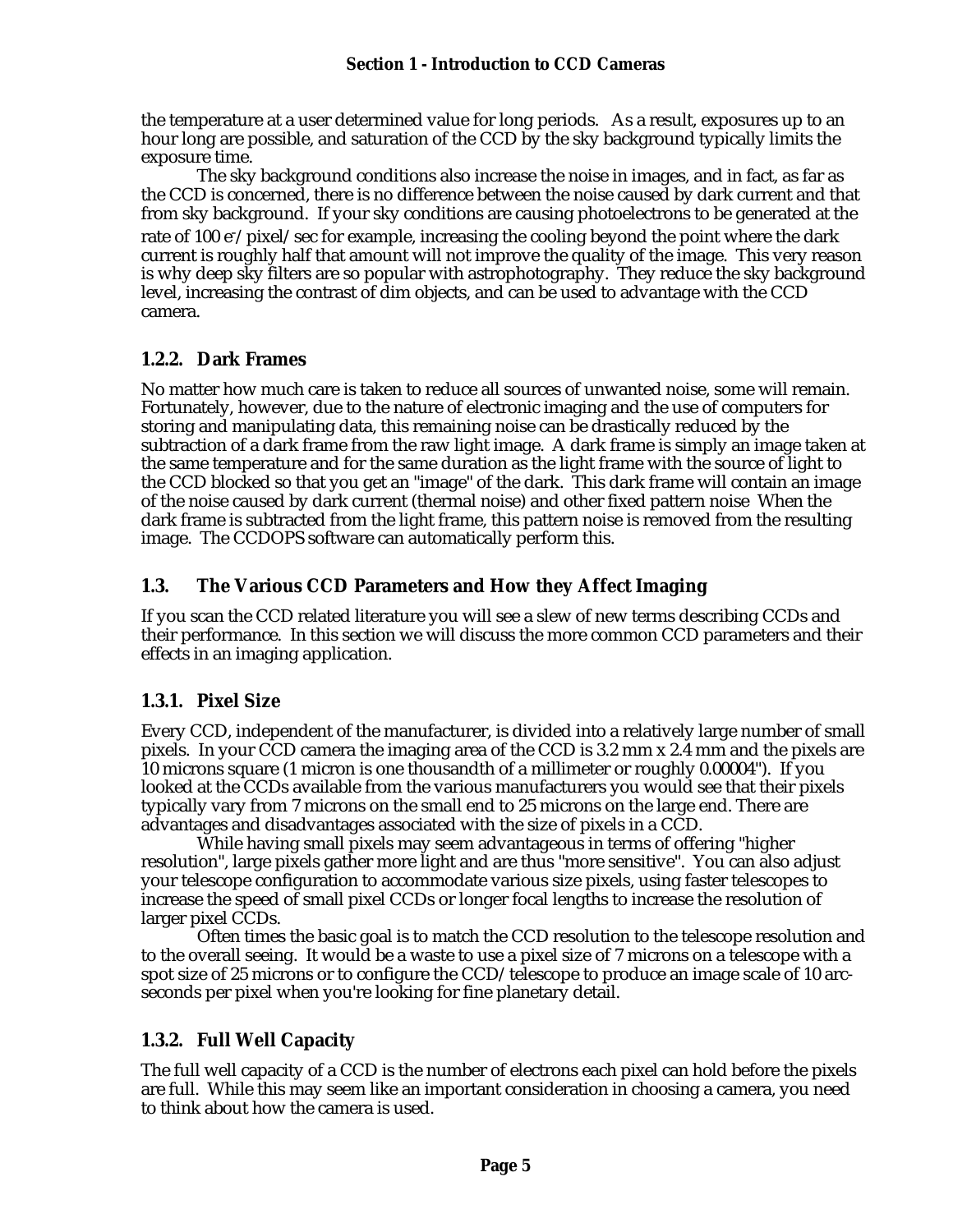The typical CCD astronomer is taking images of faint galaxies and nebulae. While exposures are long, you very rarely will expose the CCD to more than a small fraction of its full well capacity on these dim objects. Some stars in the image will expose to the full well capacity, but not much of the nebulosity. So even though small pixel size CCDs have lower full well capacities than large pixel CCDs, most applications do not stress this CCD parameter.

## **1.3.3. Dark Current**

Every CCD, independent of manufacturer, will suffer from dark current. One manufacturer's CCD may have lower dark current than another manufacturer's, but they all have dark current. The only way to reduce dark current in a CCD is by cooling it, and in general the more cooling, the better. But there is a limit.

In astronomical imaging, you're looking at objects against the sky background, and that sky background isn't perfectly dark. City light and sky glow itself cause the sky to actually have some brightness. As far as the CCD is concerned from a noise standpoint, it can't tell the difference between electrons generated by dark current and those generated by sky background. Because of this, cooling the CCD beyond the point where the dark current is less than the sky background will not result in any further improvement in image quality.

As a matter of interest, your CCD camera produces roughly  $1 e^-/p/s$ (electron/pixel/second) of dark current when cooled to  $-5^{\circ}$ C and a typical dark sky through an  $F/10$  telescope produces 3 e $p/$ s. Sky background scales inversely with the square of the telescope's F-Ratio and for example is 25 times higher at F/2 than it is at F/10.

## **1.3.4. Read Noise**

The read noise of a CCD is the noise inherent in the CCD's amplifier and charge detection circuitry. This read noise forms a noise floor below which the CCD will not detect weak signals. Something you're imaging must rise above the read noise level before you'll be able to see it.

Since the read noise is the noise floor, it is really only important for very short exposures of dim objects. As the signal from your target or the signal from the sky background builds up, it will cross the noise floor and the noise in the image will be determined only by the brightness of the target and the exposure time, not the CCD's read noise. For example, the read noise in your CCD camera is 30 electrons RMS, and when your signal has built up to 900 electrons (30 electrons RMS squared) the read noise is no longer the dominant noise in the final image. At  $F/10$  the sky background alone achieves this level in 6 minutes and at  $F/2$  it occurs in 12 seconds!

There are techniques CCD manufacturers can use to reduce the read noise. One of the techniques is Double Correlated Sampling where some of the noise in the amplifier is subtracted out by making two measurements per pixel rather than one. Your Advanced CCD camera uses such a technique.

## **1.3.5. Frame Transfer**

There are two basic types of CCDs available: Frame Transfer CCDs like the one used in your camera and Full Frame CCDs. A Frame Transfer CCD is divided into 2 separate areas on the CCD. One area, called the image area, is sensitive to light and that is where the image builds up when exposed to light. But CCDs can't be "turned off" and they continue to build up signal, even throughout the readout phase. Remember that during readout, the rows of charge are shifted up to the readout register. It's sort of like advancing the film in a camera with the shutter open. Unless the CCD is covered with a shutter during the readout, the continued buildup of signal throughout the readout phase will cause streaking.

The second area in the Frame Transfer CCD, called the storage area, is shielded from light by an aluminum layer on the CCD. This storage area is used as an "electronic shutter"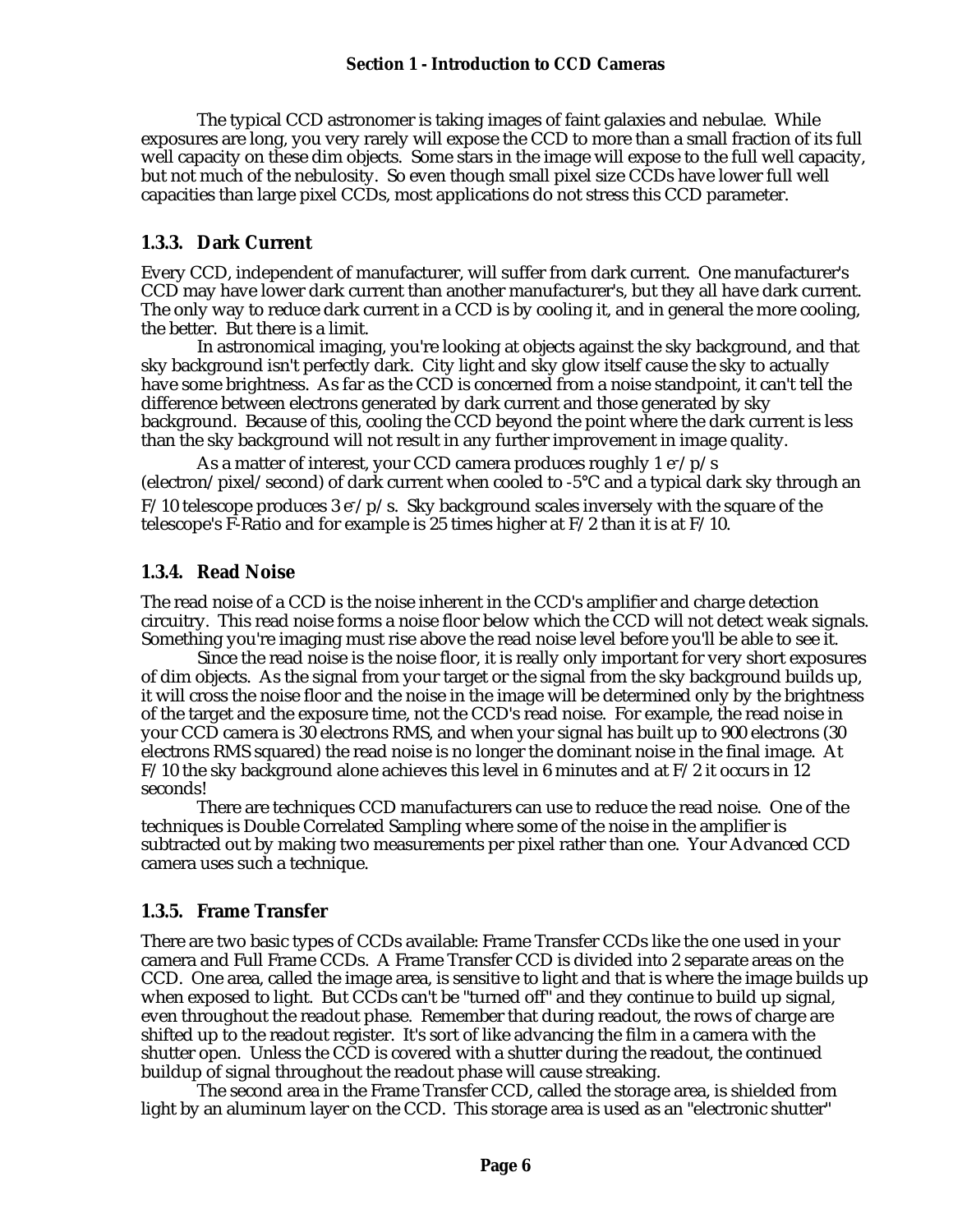whereby data from the image area, after completing the exposure, is rapidly shifted into the storage area where it is then digitized. A fast shift from the imaging area to the storage area insures minimal streaking. Once the image is in the storage area, it can read out by the camera electronics without causing streaking.

The simple answer to streaking you might say is to use a mechanical shutter, and in fact your camera does have a shutter but the accurate timing of exposures is not limited by the speed of that shutter but by how rapidly the imaging area can be moved into the storage area. In this way the mechanical shutter is used to cover the CCD chip for taking dark frames while short exposure images can be achieved electronically, without the limitations of mechanical shutters.

## **1.3.6. Antiblooming Protection**

As described above, the individual pixels in the CCD have a limited full well capacity. When a pixel fills up with charge, the excess charge generated has to go somewhere. Again, there are two basic types of CCDs available.

Standard CCDs, when reaching the saturation point, will spill the charge into neighboring pixels, typically up and down the column in a line that is called blooming. If, for example, you had a pixel that was exposed to 10 times its full well capacity, it would bloom until a column of ten pixels was saturated, causing streaks in the image. The second type of CCD offers Antiblooming protection.

In an Antiblooming protected CCD, when the charge in the pixel gets above some threshold, typically one-half the full well capacity, the majority of the excess charge gets bled off into a drain on the CCD. For example, a CCD with a 100X Antiblooming protection will drain off 99% of the excess charge, allowing a pixel to overexpose to 100-fold before blooming occurs.

There is a price to pay, however, with Antiblooming protection and that's why manufacturers produce both protected and unprotected CCDs. First off, the process of Antiblooming protection causes a nonlinearity in the response of a CCD. If you were trying to make accurate Photometric measurements, you would want the integrated star brightness kept below the knee where the Antiblooming kicks in. The second detriment to some Antiblooming protected CCDs is that at the integrated circuit level, the Antiblooming structures can reduce the sensitive area of the individual pixels, causing a slight reduction in overall sensitivity.

The Texas Instruments (TI) TC255 CCD used in your camera offers variable Antiblooming protection and, according to TI, the structures required to implement the Antiblooming protection do not cause any reduction in sensitivity. The benefit of the variable Antiblooming protection in the TC255 is that you can select the amount of Antiblooming you want, using just a small amount for fields where no bright stars would cause blooming and a large amount for objects like the Orion Nebula where a bright star in the field of view would otherwise bloom. With the TC255, using the minimum amount of Antiblooming protection also has a beneficial effect in that it reduces the dark current in the CCD.

## **1.3.7. A/D Bits and Digitization Rate**

If you browse through the literature on specifications of the various CCD cameras, you see some of them are 8 bits, some are 12 bits and some are 16 bits. While in general an  $\overline{A/D}$ (Analog to Digital) converter with greater precision is desired, there is a point where the extra precision doesn't get you any increased performance. In most CCD cameras it's actually the CCD that limits the performance, not the A/D converter.

As a starting point, you can take the CCD's full well capacity and divide by the CCD's read noise to come up with a figure for the CCD's dynamic range. In this way the dynamic range is the ratio of the brightest object you could image without saturating to the dimmest object you could detect. You could see that a 16 bit  $A/D$  with a dynamic range of 65,000 is overkill for a CCD with a dynamic range of 4000, for example. Let's look at your camera. The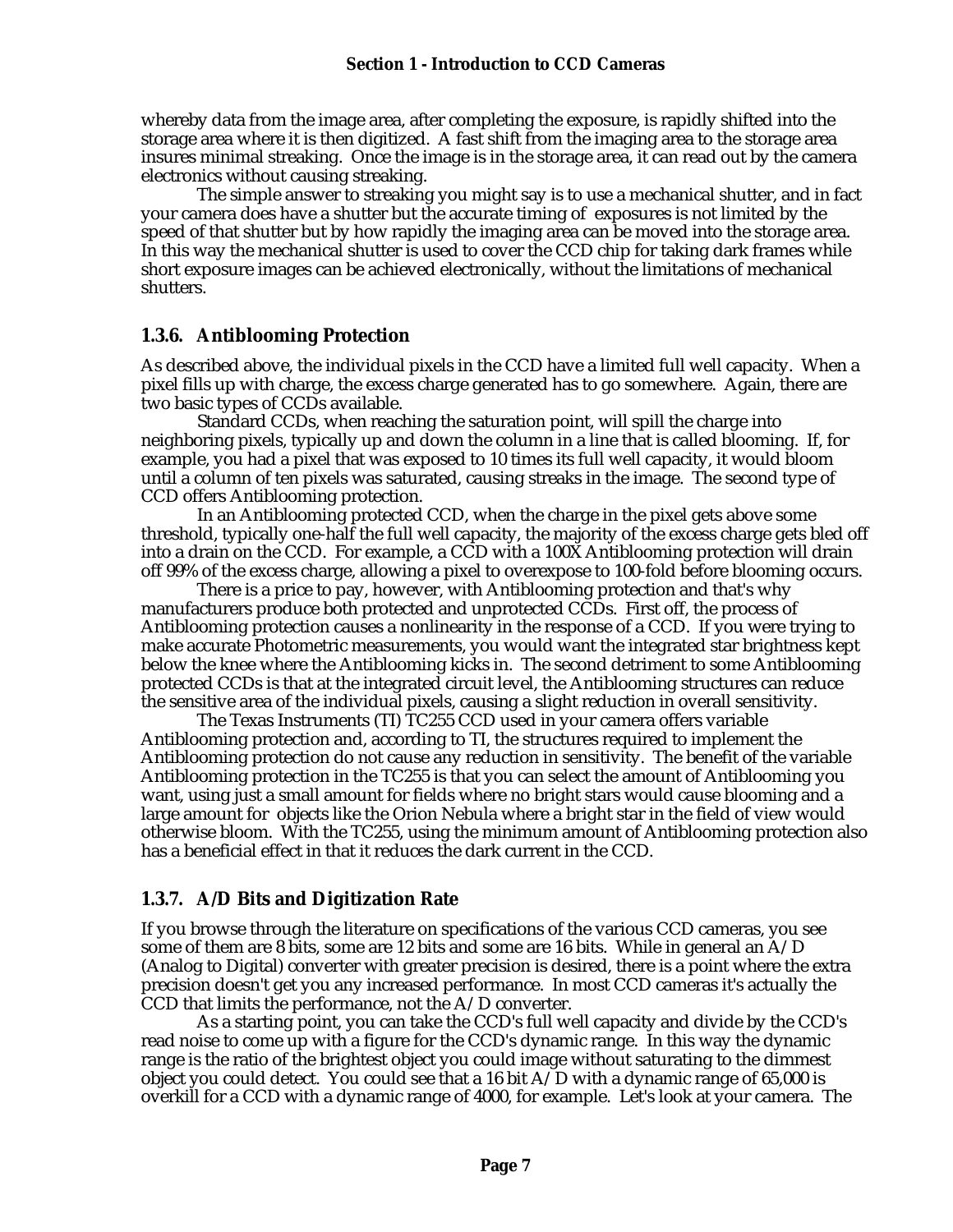CCD has a full well capacity of 50,000 electrons and a read noise of 30 electrons RMS giving a dynamic range of roughly 1700. A 12 bit A/D offers a dynamic range of 4096 and would cover that CCD fairly well.

One thing you do want to do with the  $A/D$  is make sure that the  $A/D$ 's noise (typically 1 count) is lower than the CCD's noise so that you are truly CCD limited. Setting the A/D to have one-eighth the noise of the CCD allows averaging several images to improve noise. Applying this criteria to the TC255, you would want an A/D with a dynamic range of 10,000 or so (a 14 bit  $A/D$  has 16,000 dynamic range).

Finally, the CCDs can be used in a mode where the pixels are combined in a process called binning which is described in detail below. Binning reduces the CCD's spatial resolution like increasing grain size in film, but increases the CCD's dynamic range. With your camera you can bin the CCD 2 by 2 resulting in another factor of 4 in dynamic range which gets us up to 40,000 or so, hence the need for a 16 bit  $A/D$ . While the camera only achieves 16,000 counts unbinned, allowing it to achieve 65,000 counts binned allows taking advantage of the extra dynamic range inherent in binning.

The final consideration regarding the  $A/D$  is how fast the data is digitized and downloaded from the CCD to the computer. The A/D is not the only contributor to that time. The actual transmission of the data to the computer is a significant portion of it. In your camera an entire image can be digitized by the  $A/D$  converter and sent to the PC in 3.5 seconds. This is done using the PC's standard Parallel port without requiring the addition of expensive (and difficult to configure) SCSI adapter cards.

## **1.3.8. Binning**

Binning is a process where multiple pixels in the CCD are combined to form a single larger pixel. This reduces the CCD's resolution but increases the sensitivity. Different CCDs from various manufacturers support different types of binning.

Some CCDs support on-chip binning, where all the pixels in the group are combined in the CCD itself. This has the advantages of lower noise (a single read noise is generated for the group of pixels) and higher speed digitization since fewer pixels are involved. In imaging applications you tend to bin the images in both directions to preserve a "square" aspect ratio. The one final advantage of binning is that it increases the overall image throughput, reducing the digitize and download times due to the reduced number of pixels involved.

The camera software allows you to select a High resolution 10 micron square mode where the pixels are unbinned and a Low resolution mode resulting in 20 micron square pixels. The latter is useful for fast acquisition of faint objects.

## **1.3.9. Spectral Response**

Like film, CCDs have a varying response to differing wavelengths. The basic fabrication techniques used in manufacturing the CCDs greatly affect their spectral response. At the extreme Red end of the spectrum, the CCDs loose their sensitivity because the photons simply do not have enough energy to generate electrons in the CCD wells. At the Blue end of the spectrum, the photons do not penetrate deep enough into the CCDs to get into the wells and are stopped by the top layers of the CCD. Between the Red and the Blue, interference effects in the top layers of the CCD can also cause peaks and valleys in the response.

This affects you in several ways. The most obvious is the overall effect that causes you to take longer exposures with CCDs for various colors. For example, when taking color images, your Blue exposure is typically several times longer than the Red exposure to give an image with similar quality or Signal/Noise. One last interesting note about CCD's spectral response is that they have much more response in the near infrared than film.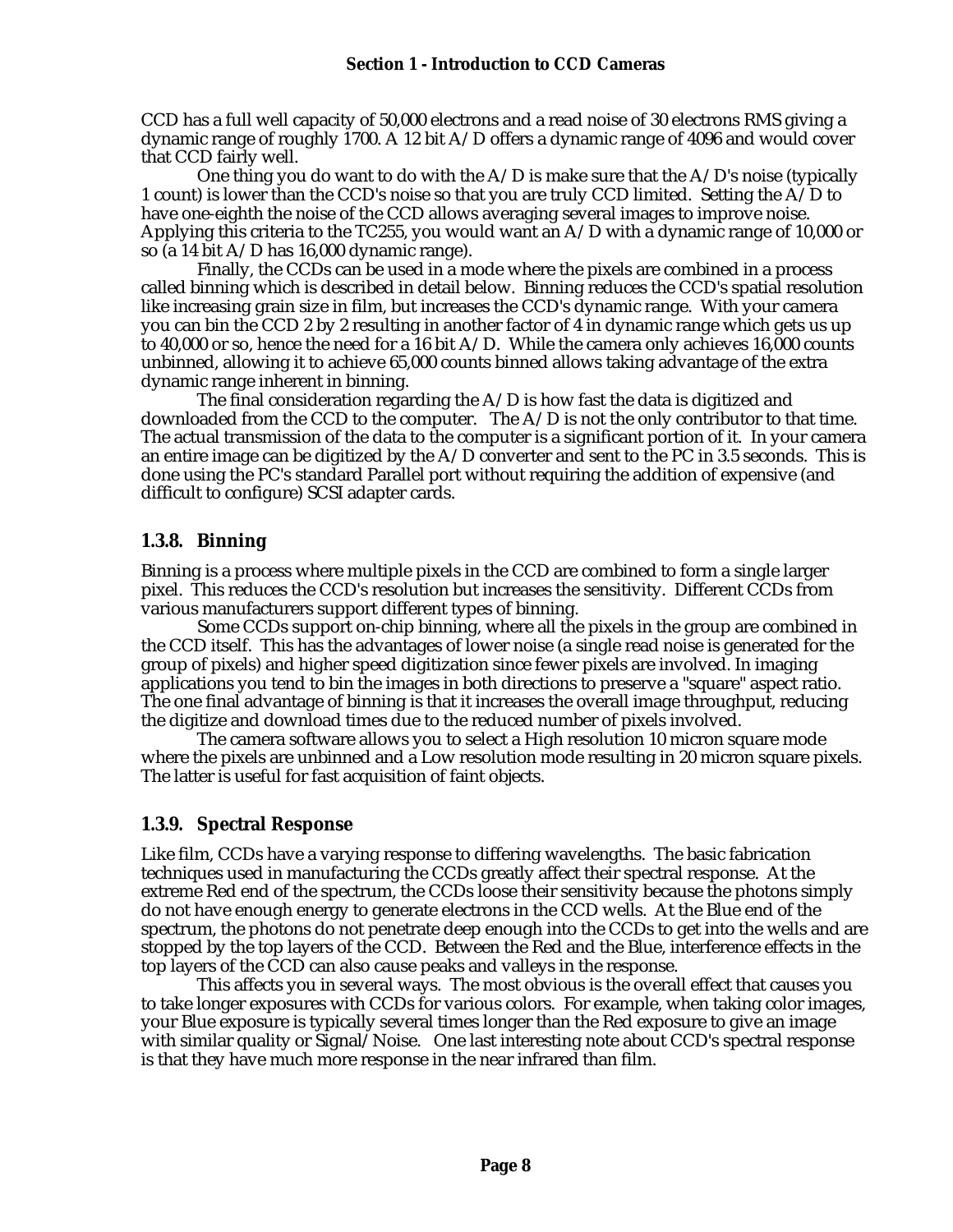The TC255 CCD used in your camera is made using Texas Instrument's Virtual Phase technology that gives excellent Blue response compared to other CCDs. This is achieved by reducing the number of photon-absorbing clocking gates in the CCD.

*Figure 1.2 - CCD Quantum Efficiency*

# **1.4. Camera Hardware Architecture**

This section describes the ST-5C Advanced CCD Camera from a systems standpoint. It describes the elements that comprise a CCD camera and the functions they provide. Please refer to the figure below as you read through this section.



*Figure 1.3 - CCD System Block Diagram*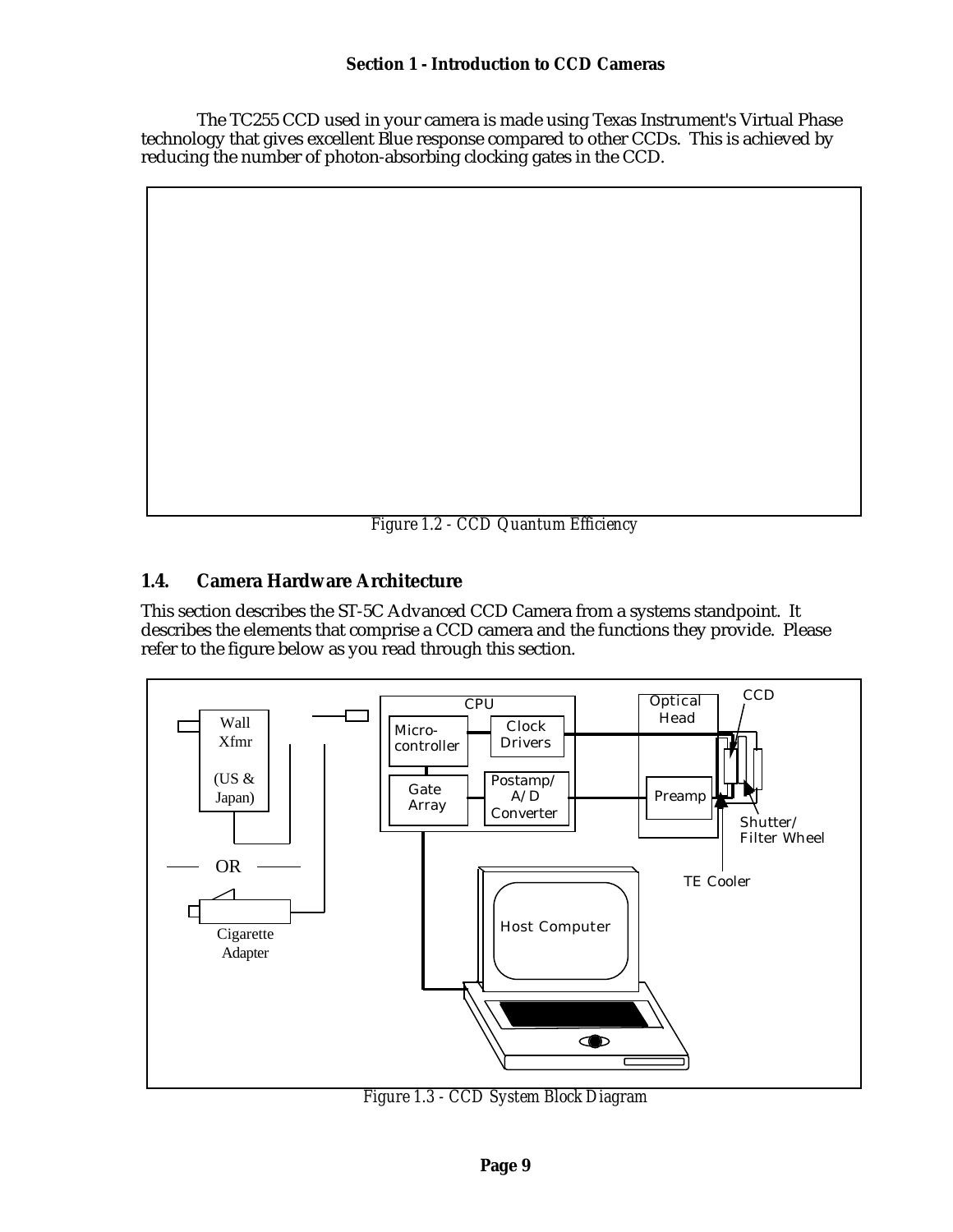The ST-5C camera is a two piece system consisting of an Optical Head and a CPU. The Optical Head houses the CCD and Preamplifier and the CPU contains the Readout and Control Electronics. The CPU is powered by an external 12 VDC source. For users in the US and in Japan, wall tranformers rated at 12 VDC  $\neq$  2 Amps are supplied, for users outside these areas a Cigarette Lighter Adapter is provided. Finally, the CPU interfaces to the PC through the Parallel Port and is controlled by the software.

Examining the Optical Head in more detail shows the "front end" of any CCD camera which is the CCD sensor itself. In this case the CCD is the Texas Instruments TC255. The CCD is cooled by mounting it on a thermoelectric (TE) cooler. The TE cooler pumps heat out of the CCD and dissipates it into the camera body where it is removed by convection and conduction to the atmosphere.

Since the CCD is cooled below  $0^{\circ}$ C (32  $^{\circ}$ F), some provision must be made to prevent frost from forming on the CCD. The camera has the CCD/TE Cooler mounted in a windowed hermetic chamber sealed with an O-Ring. The hermetic chamber does not need to be a vacuum, and contains a desiccant packet to absorb the small amount of moisture that might condense.

Other elements contained in the optical head include the preamplifier and a rotating shutter wheel. The shutter wheel makes taking dark frames a simple matter of pushing a button on the computer. Remember that the shutter wheel does not perform the task of timing the exposure, it merely blocks the light from the CCD to facilitate taking dark images. Timing of exposures is based upon the electronic clocking scheme applied to the CCD. Also, the shutter wheel can be replaced by a Color Filter Wheel which allows taking Tricolor images and dark shuttering.

The Microcontroller acts as the "brains" of the camera electronics. It is responsible for starting and stopping exposures in the CCD, clearing the CCD at the start of the exposure and transferring the image into the CCD's storage area at the end of the exposure. The microcontroller also regulates the CCD's temperature by monitoring the temperature sensor and adjusting the power to the TE cooler. Finally, the microcontroller provides control of the Shutter/Filter Wheel and the Telescope Port that is used when Autoguiding.

The final element of the camera system is the host computer and operating software. The CCDOPS software runs under Windows 95, Macintosh OS and MS-DOS and is used to acquire, display and process images from the camera. As you will learn, CCDOPS is a powerful package with a user-friendly interface. It is unequaled in the industry. Also, third party software packages such as Software Bisque's SkyPro for Windows will support the ST-5C Advanced CCD Camera and open up a whole realm of capabilities including integrated Telescope and Camera control.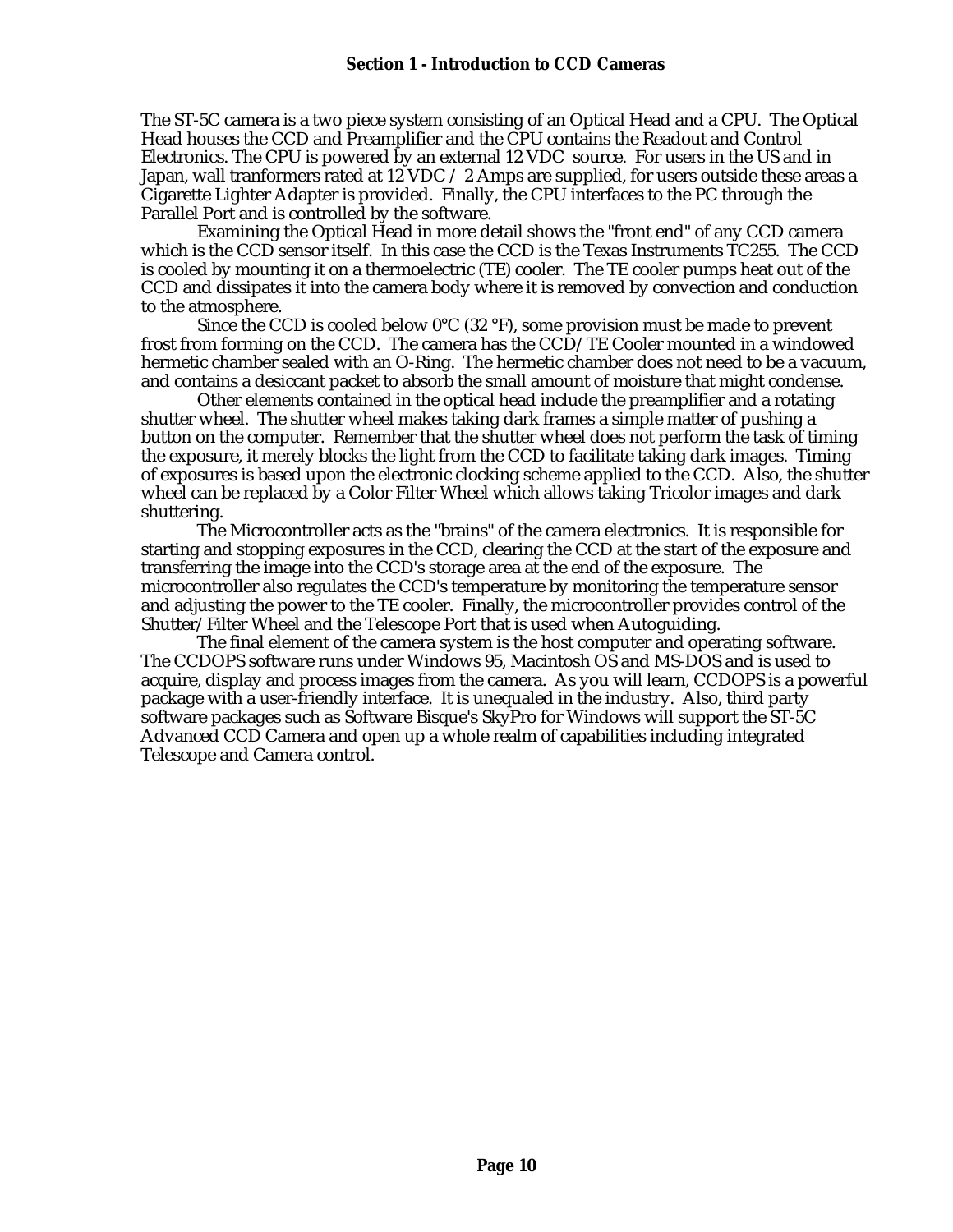## **2. The First Day with the Camera**

This section takes you step-by-step through your first use of the software and camera.

## **2.1. Setting up the System**

This section tells you how to install the CCDOPS software and establish a communications link with the camera.

## **2.1.1 Installing the CCDOPS Software**

The CCDOPS software is provided on floppy diskette, and should be copied to your system's hard disk prior to use. Install the software into a directory or folder on your hard disk by following the instructions below:

*Windows 95 Users*

- 1. Insert diskette number 1 into the floppy disk drive.
- 2. From the Start menu use the Run command to run A:SETUP.EXE.
- 3. Follow the directions for the included installer.
- Note: *Should you ever want to uninstall the CCDOPS for Windows 95 software run the Add/Remove Programs utility in the Settings->Control Panel item in the Start menu. This way any DLLs that get installed in the Windows directory are handled correctly.*

*MS-DOS Users*

- 1. Insert the diskette into the floppy disk drive.
- 2. At the MS-DOS prompt type "CD  $\vee$ " then hit the Enter key to log into the root directory of your hard disk.
- 3. Type "MKDIR CCDOPS" then hit the Enter key to create a directory for the software.
- 4. Type "CD CCDOPS" then hit the Enter key to make that directory active.
- 5. Type "COPY A:\*.\*" or "COPY B:\*.\*" depending on which floppy drive you are using then hit Enter to copy all the software to the CCDOPS directory on your hard disk.

When you want to run the software, turn on your computer and type in the following sequence of commands at the MS-DOS prompt:

CD \CCDOPS <hit Return> CCDOPS <hit Return>

Note: *CCDOPS for DOS was not designed to run under Microsoft Windows. If you use it under Windows be advised that you may encounter difficulties and/or your ability to communicate with the camera at high speeds may be limited.*

#### *Macintosh OS Users*

- 1. Insert the diskette into the floppy disk drive.
- 2. Create a new folder on your hard disk named CCDOPS.
- 3. Click and drag all the files on the CCDOPS diskette into the folder you've just created.

After you have finished installing the software place the floppy disk in a safe place in case you need to reinstall it later.

#### **Internet Users** Note that you can always download the latest version of the CCDOPS software from SBIG's homepage <www.sbig.com>.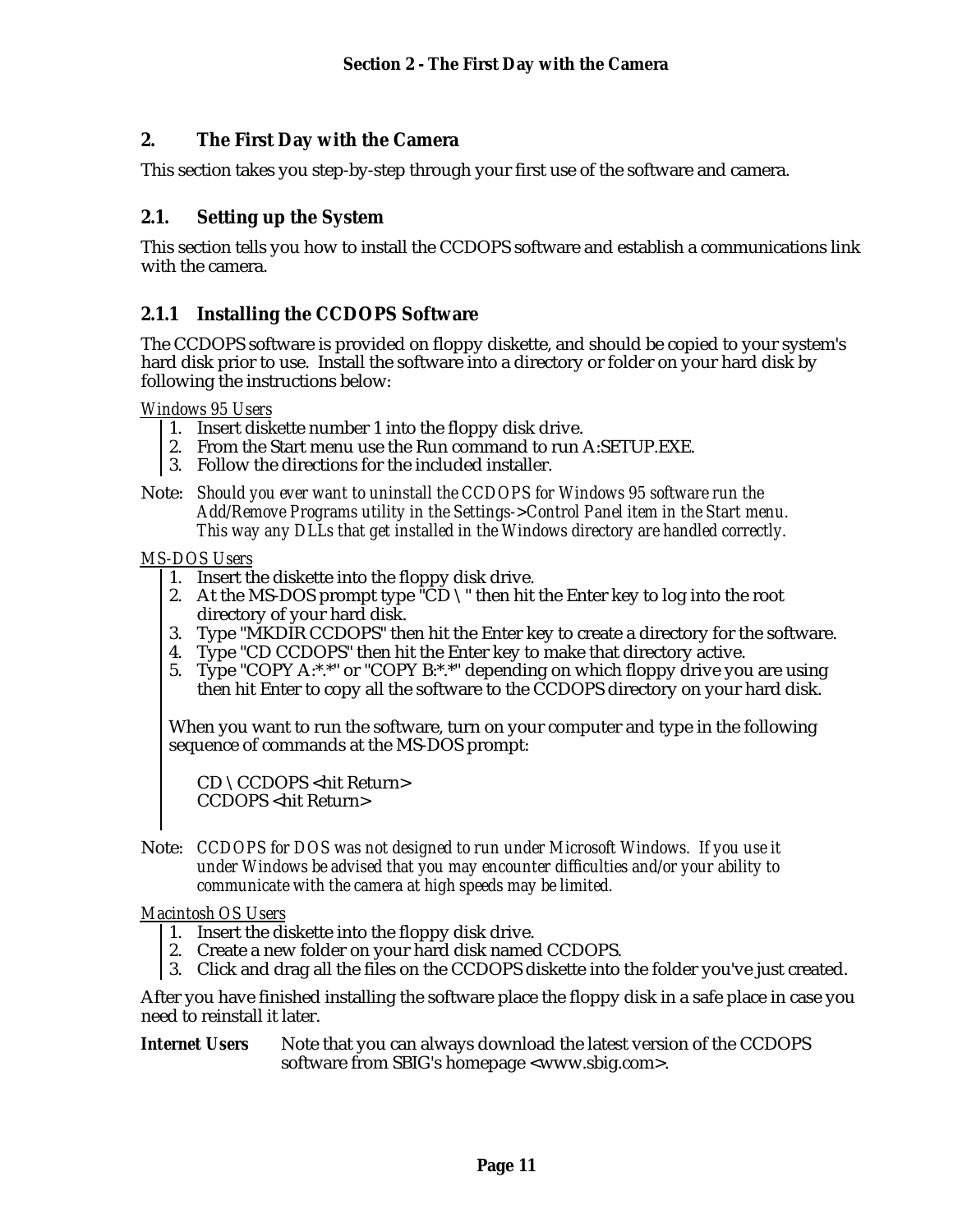## **2.1.2. Getting Acquainted with CCDOPS Software**

Upon entering CCDOPS a warning (referred to as an Alert) states no camera is hooked up yet. To proceed, hit any key and you are presented with our user friendly menu based interface shown in the figure below:

| File<br><b>Open</b><br>Save | $Alt-O$<br>$Alt-s$             |  | Camera Display Utility Misc Track Filter                |                 |              |       | Menu Bar      |
|-----------------------------|--------------------------------|--|---------------------------------------------------------|-----------------|--------------|-------|---------------|
|                             | Menu                           |  | Display<br>Display mode: Analysis<br>Auto contrast: Yes | Background: 100 | No           | Photo |               |
|                             |                                |  |                                                         | r.<br>Enter ]   | $\mathsf{L}$ | Esc   | <b>Dialog</b> |
| Status                      | Welcome to the CCDOPS Software |  |                                                         |                 |              |       |               |
|                             |                                |  |                                                         | Status Box      |              |       |               |
| Name: M27.STC               | Data Buffer                    |  |                                                         |                 |              |       |               |
| Camera<br>Link:             |                                |  |                                                         | Camera Status   |              |       |               |

*Figure 2.1 - The CCDOPS User Interface*

The menu bar starts at the top left and extends horizontally to the AO menu item on the right. Navigating between these menus can be accomplished with a mouse or left/right cursor arrows on your keyboard. Go ahead now and move between these items.

The File menu is the most frequently used since it navigates you toward image retrieval (Open command) and the image Save command. It also is the way to the off switch, via the Exit/Quit command. To pull down the File menu, highlight it and simply hit Enter or click on it when highlighted. To leave it, hit Esc key or click on another menu.

## **Camera Menu**

Move to the right and Camera menu is highlighted. Pull it down to see the available commands. None of these function yet since a camera is not hooked up or powered. Notice that you are alerted to this fact by the software when you hit Enter on a highlighted command.

## **Display Menu**

Moving right again to the Display menu, you see the available commands. You can use the mouse or your up/down cursors or mouse to navigate between these. Similarly, when selected, error messages come up in all but the Slide Show command. Select it. Now you are prompted by a new window (referred to as a Dialog) to select a slide show script. Move the highlighted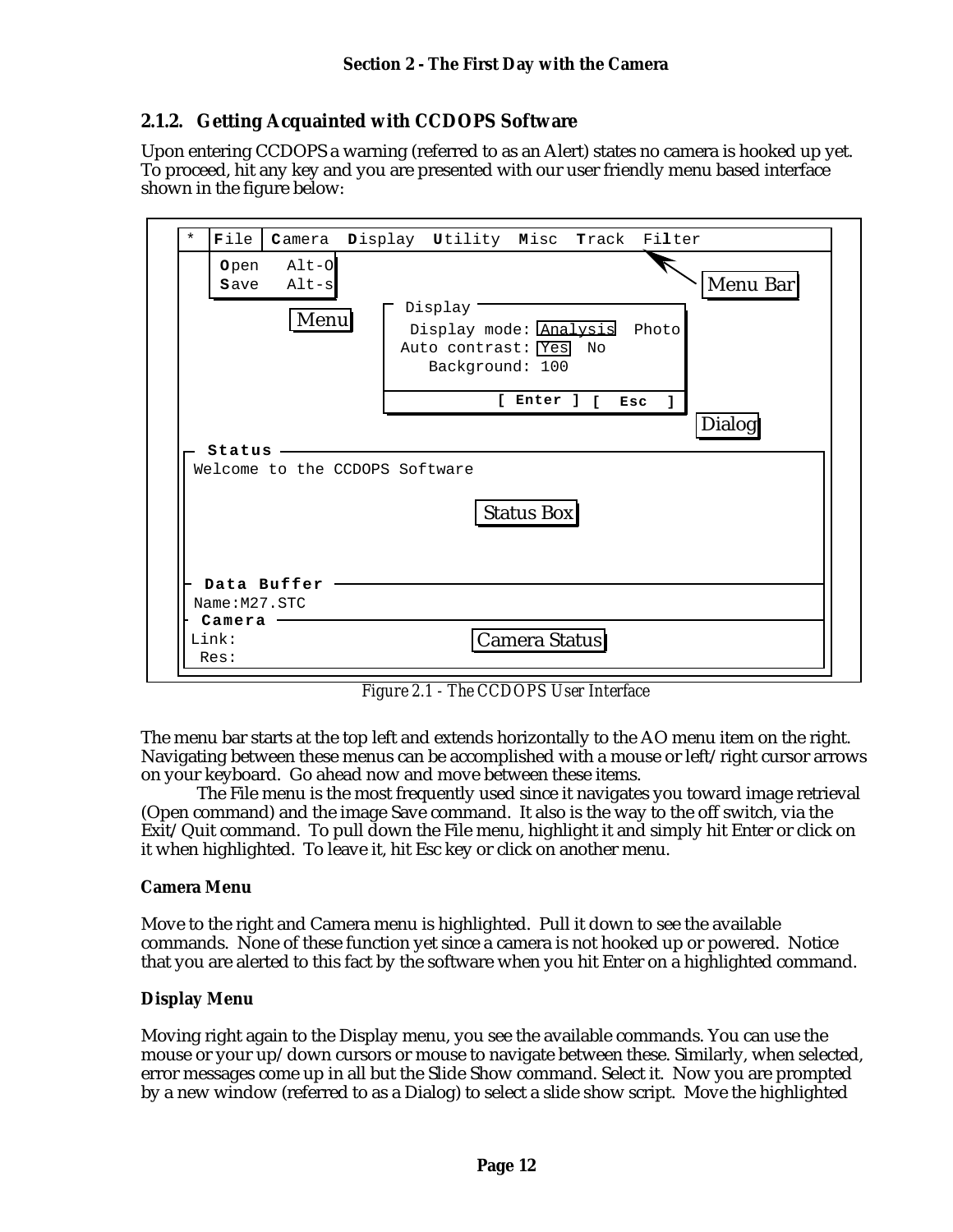box to the DEMO.SLD script which we created for you and hit Enter. Now you are presented with more choices. Temporarily ignore these and hit Enter again. When in doubt, just hit Enter to use the standard defaults. You are now viewing a library of images created with the TC-255 chip in your camera. These will run until you hit Esc.

You can adjust your monitor's brightness or contrast for best view. If you find an image you wish to freeze, hit the Space bar. Hit the R key to resume slide show or hit any other key to fast forward through the images.

#### **File Menu**

To call up specific images stored in image files, Esc the Slide Show command. In order to display an image, it is necessary to first select its image file. Move the cursor to the File menu, hit Enter, select the Open command and again hit Enter. Now you see the File Open dialog presenting you with many choices. There are files and file directories Directories are created by the software and later by you to organize and store images. The current directory you are in is noted at the top. Move the highlighted cursor to the MOON.255 file and click on it twice in short succession (double-click) or hit Enter.

You are first shown with the image header data pertaining to that image. After viewing the data, hit Enter. What happens next depends on the OS you are running under:

## *Windows 95/Macintosh OS*

The image is displayed in a window. Like all windows under these Operating Systems they can be moved around and resized. CCDOPS allows you have one image open at a time.

When you have an image open another window appears on the desktop named the Contrast Window. Settings in the Contrast Window control how the image is displayed. Adjusting the Background setting and hitting the Do It/Apply button changes the brightness of the image. The Range setting controls the contrast. You can enlarge or reduce the image with the Mag pop-up and apply a light Smoothing or Invert the image. Finally the Auto checkbox lets CCDOPS set the Background and Range items automatically based upon the image data and is always a good first step.

#### *DOS*

Highlight the Display menu with a mouse click or the cursor keys. Execute the Image command and the software brings up the Display Settings dialog. Use the mouse or the cursor keys to select the Photo display mode and then hit Enter one last time and your selected image is now displayed.

If you have a VESA based SVGA display adapter, depress the up/down arrows to adjust the image brightness and right/left arrows to adjust its contrast. This feature allows real time display optimizing. If you are not getting a satisfactory image display, refer to the Graphics Setup command in the CCDOPS Software Manual for help. Note that images will almost always look better on a video monitor than from a laptop LCD. If you wish to increase image size, again refer to Graphics Setup command in the CCDOPS Software Manual and change the graphics card to VGA or MCGA. Your selected image will still be held in the image buffer, ready for redisplay when selected. When you're done with looking at the image hit Esc to return to main menu.

#### **Utility Menu**

The next menu to the right, Utility, allows you to modify an image. Pull down the Utility menu. These commands can be used without permanently modifying the selected image until you save it. Move back to File menu.

Open and display the Jupiter image and study the image briefly. Esc back to the main menu. Move to Utility menu and execute the Sharpen command. In the Sharpen dialog select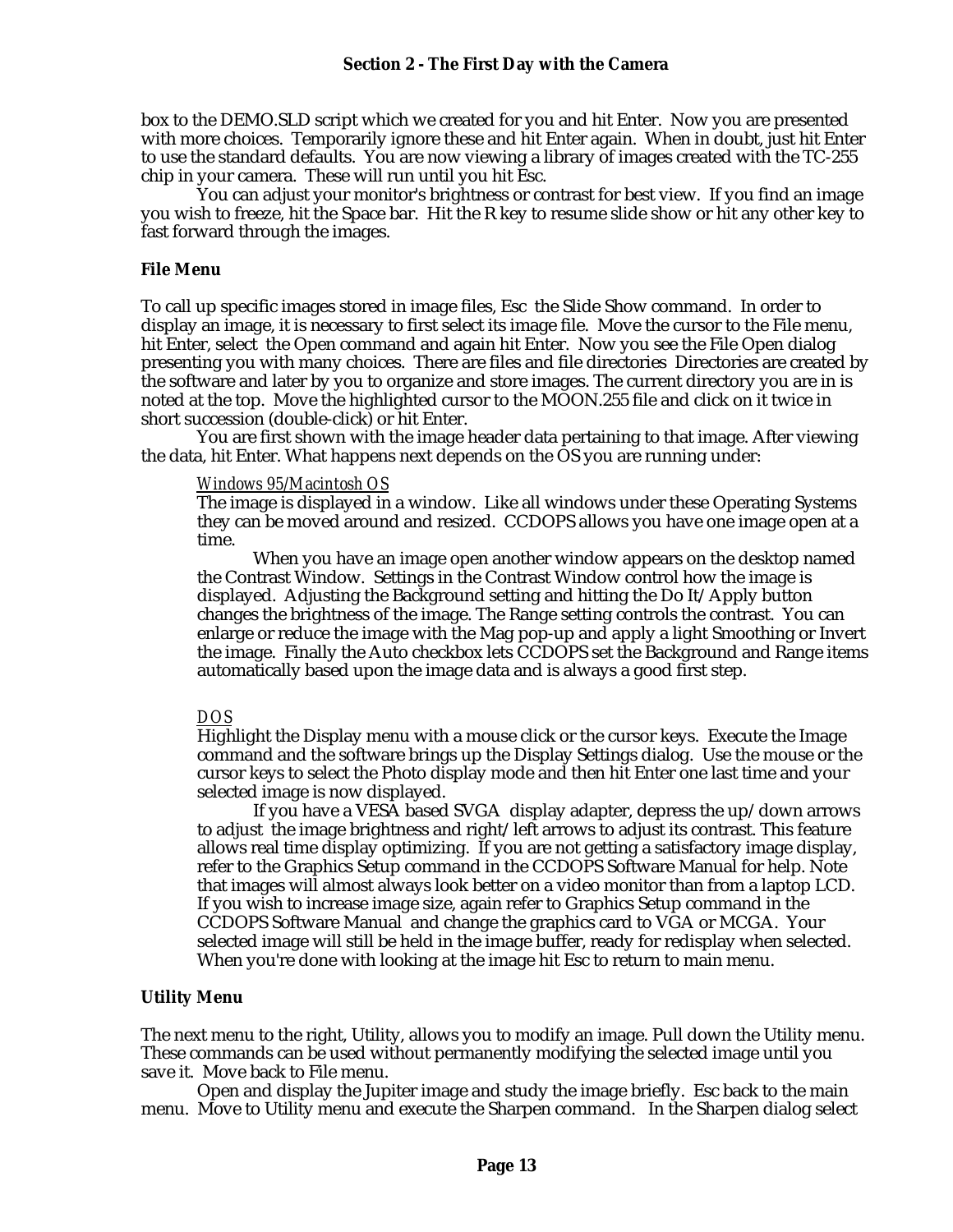Lunar/Planetary and Medium settings. Hit Enter. A sharpened image of Jupiter comes up and notice how the red spot (light oval) now shows on Jupiter's right side by one of its moons. Also, cloud band detail has been enhanced. At this point, you could save this image, but be cautious and make sure you have read the manual and understand what the save function can do to the original unsharpened Jupiter image. You are only a few keystrokes away from modifying your original data permanently unless you heed the warning box displayed while executing the Save command. No problem, just hit Esc or be sure to rename the modified Jupiter file before saving it so as not to modify the original file.

Display the sharpened Jupiter image. We will go to the Utility menu and do something else to this image. Select the Enlarge Image command and hit Enter. You have magnified the number of pixels in this image four-fold. Be aware that this would increase the size of the image on disk four-fold as well if you saved it. Notice that even more detail becomes visible. Vary the contrast and brightness for the best view.

You have just successfully retrieved an image and optimized it for viewing. Since this is any easily repeated example, let's get rid of the modified image by hitting Esc and moving to Misc menu on the main menu bar.

#### **Misc Menu**

The Misc menu contains several commands that are used to configure CCDOPS to you particular computer and graphics hardware. For now let's move right over to the Track Menu.

#### **Track Menu**

In the Track menu you see several commands. Except for the Track and Accumulate command, these all pertain to using your CCD camera as a separate auto guider for astrophotography with accessories such as a Radial Guider, guide scope or to guide a separate piggyback camera from your main scope. It is for advanced users with appropriate equatorial tracking mounting systems.

## **Filter Menu**

The commands in the Filter menu are used for controlling the Color Filter Wheel accessory and are discussed in the separate CCDOPS Software Manual and in the manual that comes with the Color Filter Wheel.

## **AO Menu**

The commands in the AO menu are for use with SBIG's other cameras, the ST-7 and ST-8, to acquire images in conjunction with the AO-7 Adaptive Optics Unit. They don't pertain to the ST-5C and can be easily ignored.

This basic preview should make you comfortable with the ease of moving around in CCDOPS and what it entails. You can exit through the File menu now. Notice how a warning box still alerts you that you are leaving an unsaved image that will be lost when you exit. Specify "Quit:Yes" and hit Enter to leave CCDOPS. If you want more information about CCDOPS please refer to the separate CCDOPS Software Manual.

## **2.1.3. Connecting the Camera to the Computer**

Place the camera's CPU midway between the computer and the telescope or some other convenient place. With the power to the CPU disconnected, plug the Optical Head into the CPU at the marked location and plug the beige parallel cable provided with the system into the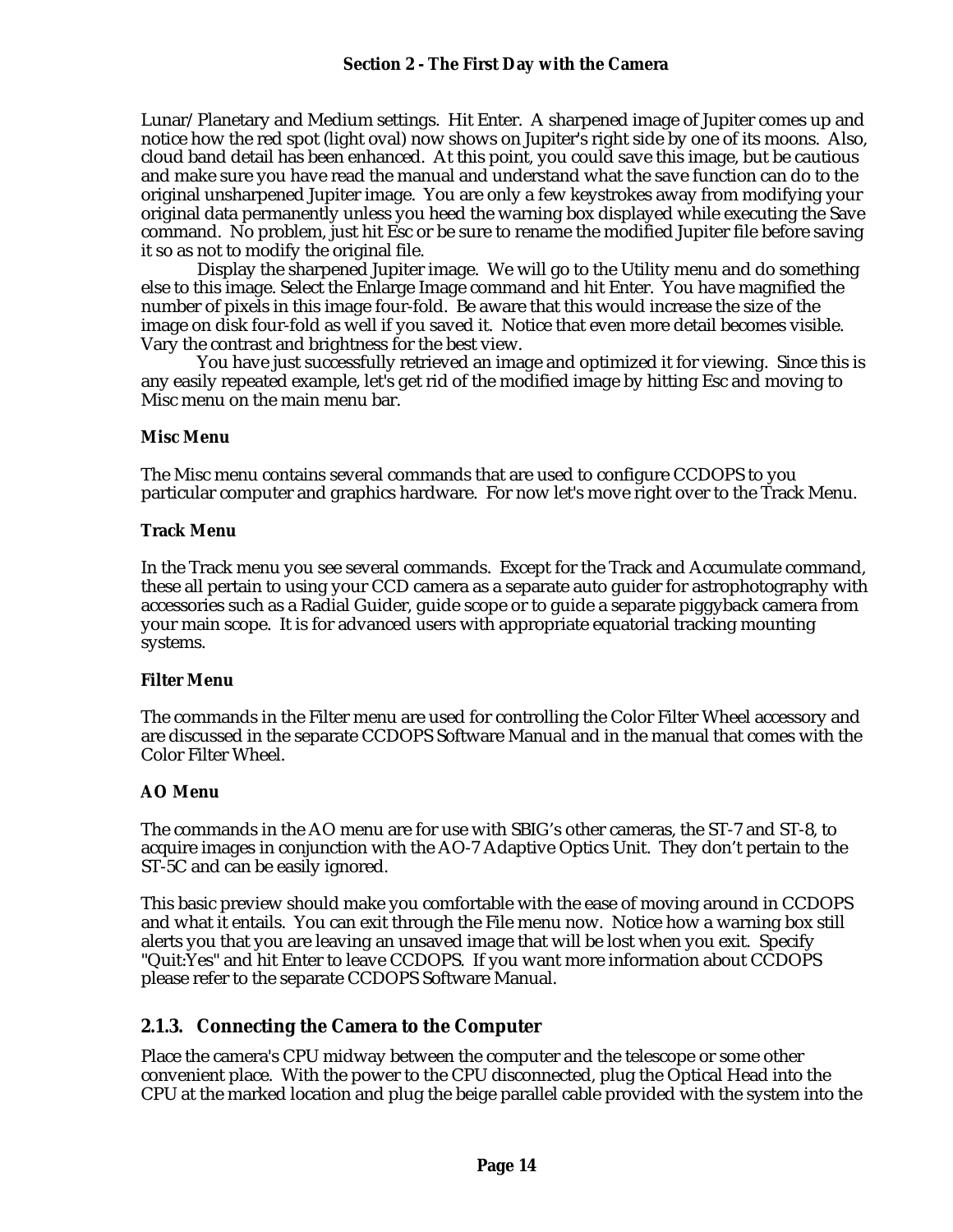CPU. Connect the other end of the parallel cable into your computer's Parallel port (printer port). Finally plug the power supply into the CPU. At this point the camera should activate the small motor in the optical head to find the home position on the internal shutter wheel and the camera should be ready to use.

| <b>Important Note:</b> | Never connect or disconnect the CCD head from the CPU box unless the power |
|------------------------|----------------------------------------------------------------------------|
|                        | cord is unplugged from the CPU. Damage to the CCD head, or the CPU could   |
|                        | occur.                                                                     |

## **2.1.4. Establishing a Communications Link with the Camera**

Run the CCDOPS software and when it starts up, it will automatically attempt to establish a link to the camera. If the camera installation is successful, the "Link" field in the Status Window is updated to show the Link status. If the camera is not connected or the LPT port setting has not yet been properly set, a message will be displayed indicating that the software failed to establish a link. If this happens, use the Communications Setup command in the Misc menu to configure the CCDOPS software for the parallel port you are using. Then use the Establish COM Link command in the Camera menu to re-link.

*Note*: Under Windows 95 it's hard for CCDOPS to tell exactly which port is LPT1, which is LPT2, etc. If you can't establish a link to the camera on the port you think it's on try the other port settings. Once you find which port CCDOPS thinks the camera is on you can use the Advanced settings in the Graphics/Comm Setup command to copy the address of the port you found the camera on to the port it should be on.

## **2.1.5. Operating your Camera with CCDOPS - a Daytime Orientation**

With the Camera menu highlighted, select the Setup command. Notice the choices for temperature regulation, etc. Ignore these for the time being and hit the Cancel button or the Esc key to get rid of the dialog. Again select the Camera menu and then execute the Grab command. Note the exposure time, etc. Verify that the exposure time is set to 1.00 second and other settings are Dark frame:Only, Auto display:Analysis (DOS Only), Exposure delay:0 and Special processing:None. With the CCD camera nosepiece uncovered, hit Enter. A sequence of events occurs and you will notice a spotted image. This represents a 1 second exposure dark frame at your room temperature with the CCD chip still covered by the internal mechanical shutter wheel to keep out light.

At this point let's examine the image on a pixel-by-pixel basis using the Crosshairs. For Windows 95 and Macintosh users select the Show Crosshairs command in the Display Menu. For DOS users the Display Menu shows up to the upper-left of the image. Click on it with the mouse (or just hit Enter), select the Xhairs item and hit Enter.

You are presented with a lot of data pertaining to the small crosshair cursor (+) now located in your dark frame image. The cross placement is now in your control and is used to obtain pixel information. Move it around with the arrow cursors (DOS) or rapidly by mouse point and click. Notice 9 lines of data in the X-Hair box that are updated with each pixel position movement. A convenient zoomed box located below and left of the entire main image magnifies the immediate area surrounding the crosshair cursor. The very center of this zoomed box represents the cursor position. Move the crosshair toward the top of the frame. Now slowly move it, an arrow stroke at a time, to find a dark pixel (low value). A reading of 400 to 1400 is typical. Now move it to the bottom of the image and note the brightest pixel value. It might be in the range 1200-1300. A single very hot pixel could give a value of 3000. Hitting Enter again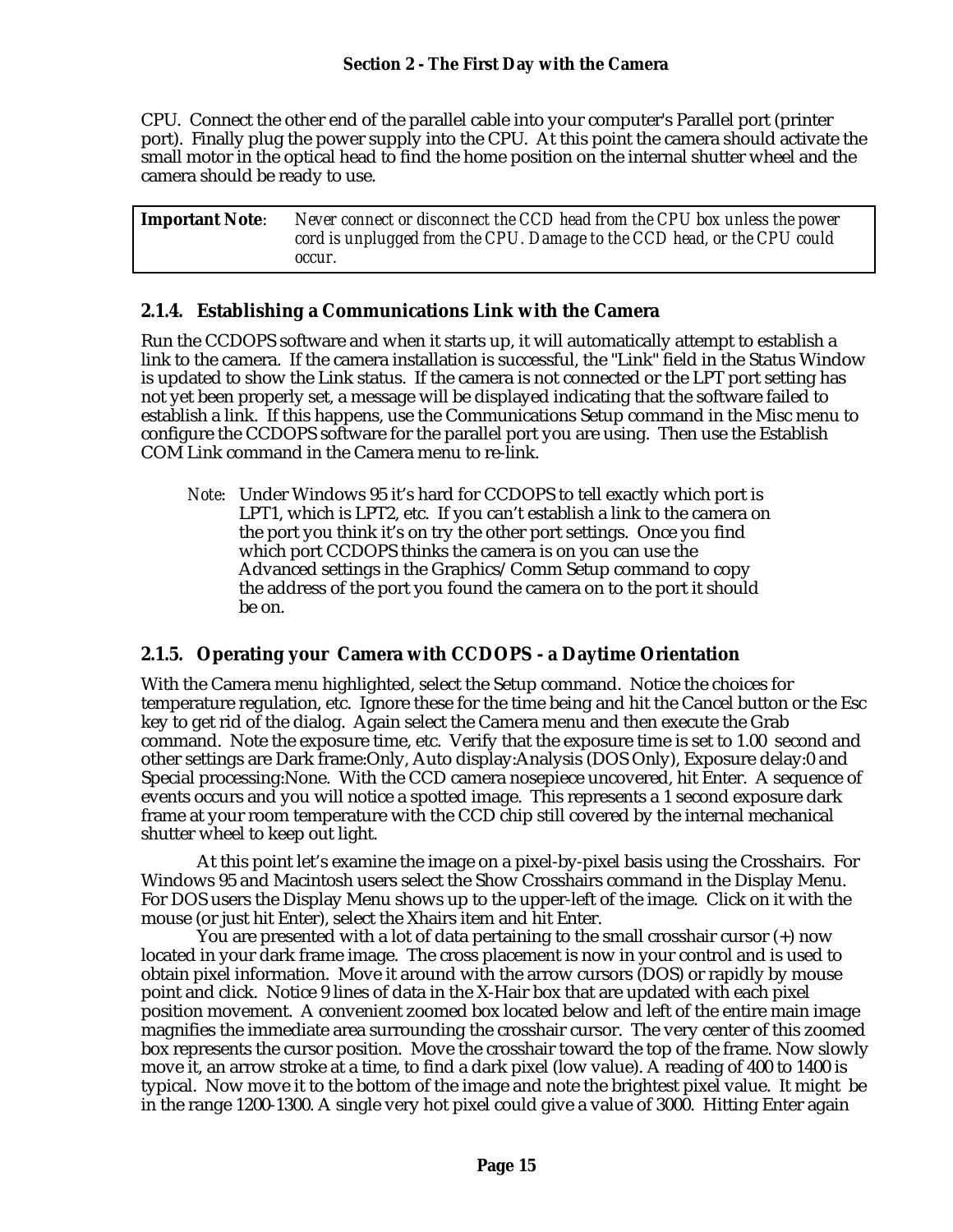brings up more advanced crosshair commands. Hit Esc twice to view just the image. This is what you will typically view after you capture an image.

Next, Esc back to the main menu and hit the Grab command again. Select Dark frame:None. With the camera nosepiece uncovered, hit Enter to begin another exposure. This time you are taking a light frame. Notice how smooth the image looks. Repeat the above steps used in evaluating pixels in the dark frame. Notice that they all saturated with 32,767 counts. This is the maximum amount of light entering as photons and converted to electrons that the CCD can read.

Next, cover the nosepiece of the camera and use the Grab command again, only this time select Dark frame:Also and hit Enter. This image has a much lower background and range, and represents a dark subtracted image. Still, pixel intensity variations fall between 50 and 250. Some individual hot and cold pixels may show at 30 to 900 counts, but their Average Value is 100 or so. This "Avg" value (displayed in the crosshairs data) represents the low end intensity of your pixel image data, while 32,767 represents the maximum intensity value. All your CCD image data is represented as shades of grey between 100 and 32,767 counts. This is a very large range, far beyond the photographic process capability.

Let's Esc to the main menu and use the Setup command in the Camera menu. We will cool the camera to 0 degrees C. with a new Setpoint setting of 0. Also, set Temperature regulation to Active. Nothing happens yet until you hit Enter. Notice the lower corner of the Camera Status that shows Temperature and that it is rapidly dropping. When it stabilizes at around 0, you can see the percentage cooler capacity you are using shown in parentheses. Grab another dark subtracted image(Dark frame:Also) and study the display. First notice the much more uniform look the pixels show. The benefits of CCD cooling are very evident. Notice that the average count remains consistently around 100 but that the pixels are much more closely clustered around 100 counts.<sup>3</sup>

If your room temperature is about 70 degrees F., try further cooling to -8 degrees C. Nearly 100% cooler capacity may be indicated. For good astroimages, don't run above 90%. Grab an image once the temperature stabilizes in the -8 degree range. Notice that the image is even more uniform appearing now. The average pixel count is still around 100, but "hot" pixels have greatly diminished except for an errant few that may always read high. No amount of cooling can help these. They are inherent in the manufacture of most CCDs.

#### **Summary**

l

Even at a 1 second exposure, the value of cooling is demonstrated to be important as well as the dark taking and subtraction procedure. These steps are absolutely necessary to get the most from your CCD camera. If you were at the telescope, all that would be left to do is to save this image. Let's do that now but first we will need to create a directory for some images. Under Windows 95 or the Mac OS you can do this from the File Save dialog when you got to save the image. Under DOS you use the Create Directory command in the File menu to make a new directory for our images. Execute the command and when it asks you for a directory name type CCD.4 Hit Enter to create the directory.

Finally, get back to the main menu and use the Save command in the File menu. Type a name for the image (that follows your OS naming convention). Then use the Open command in the File menu and look for your name there. Highlight it and hit Enter to open it. Notice the displayed header data has the file name you gave it, the date and time setting of your computer as well as exposure time and temperature, etc. Some other parameters were not yet set by you

<sup>&</sup>lt;sup>3</sup> You might think the pixel values would be clustered around 0 counts but instead they are clustered around 100. That's because the CCDOPS software adds 100 counts to the dark subtracted image to stop pixels from going below zero when the two images are subtracted. Just remember that 100 counts represents zero signal.

As a convenience the software makes up directory names for you by adding the current month and day to DATA. You can use this name or type in your own name.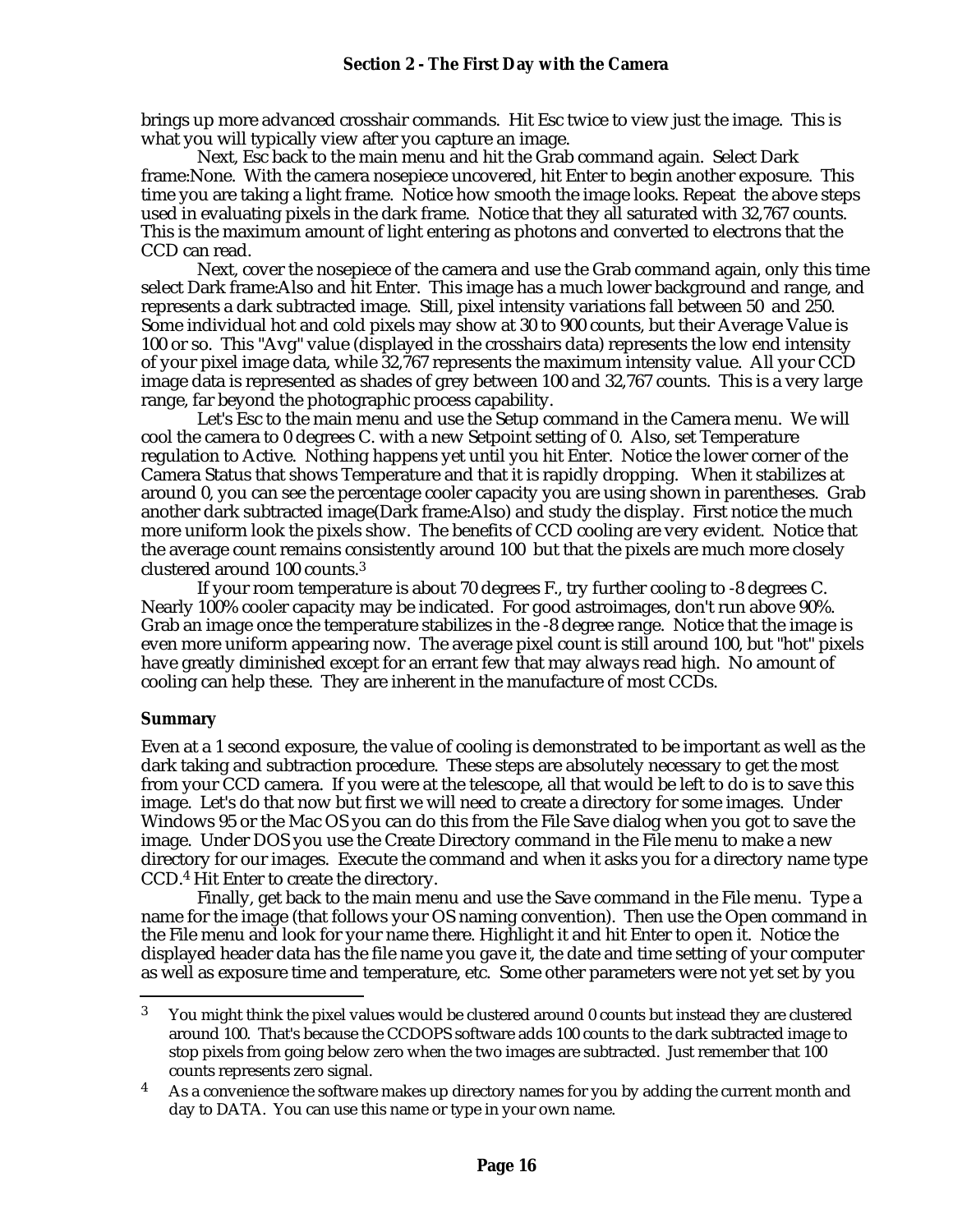and may be incorrect. Refer to the CCDOPS manual and the Telescope Setup and Edit Parameters commands for more on this. This data will always be connected with the saved image as long as it is viewed by any CCDOPS software such as a friend's or a magazine's.<sup>5</sup>

Repeat the above procedures to capture, display and save images until you are confident enough to take the next step of coupling your CCD camera to a telescope at night. This time, before you exit the software, use the Shutdown command in the camera menu. You want to do this before you pull the power to the CPU so that it has a chance to let the cooler warm up a bit before the power is turned off. After using the Shutdown command give the CPU 30 seconds or so before pulling the power. If you try to exit the software with the cooling on, the software will prompt you to shut it down first.

## **2.2. The First Night with the Camera**

1

Focusing a CCD camera can be a tedious operation, so a few hints should be followed. Before using the software to focus the camera the first time, you should place a diffuser (such as scotch tape, wax paper or ground glass) at the approximate location of the CCD's sensitive surface behind the eyepiece tube and focus the telescope on the moon, a bright planet , star, or a distant street lamp. This preliminary step will save you much time in initially finding focus. The approximate distance behind the eyepiece tube for your CCD camera is 0.660 inches as shown in the figure below.



*Figure 2.2 - Camera Back Focus*

Your CCD camera has a T-Thread on the front and is supplied with a screw-in 1.25 inch nosepiece. Most users will find simply inserting the nosepiece into the telescope focuser in place of the eyepiece the most convenient. Using the camera with other T-Thread accessories like eyepiece projection adapters is also possible. At first, just use the nosepiece.

Orient the camera as shown in the figure below and drape the optical head's cable over the telescope fork so that it is not hanging free and being dragged by the telescope which could cause the telescope to have erratic RA (Right Ascension) motion. The orientation shown below has the CCD's wide axis (X) aligned with RA and the narrow axis (Y) aligned with Declination. Re-balance the telescope as required.

<sup>&</sup>lt;sup>5</sup> Note that it's always a good idea to display the image and adjust the background and range parameters to your liking before you save the image. That way the CCDOPS software will remember the settings and use them the next time you load and display the image.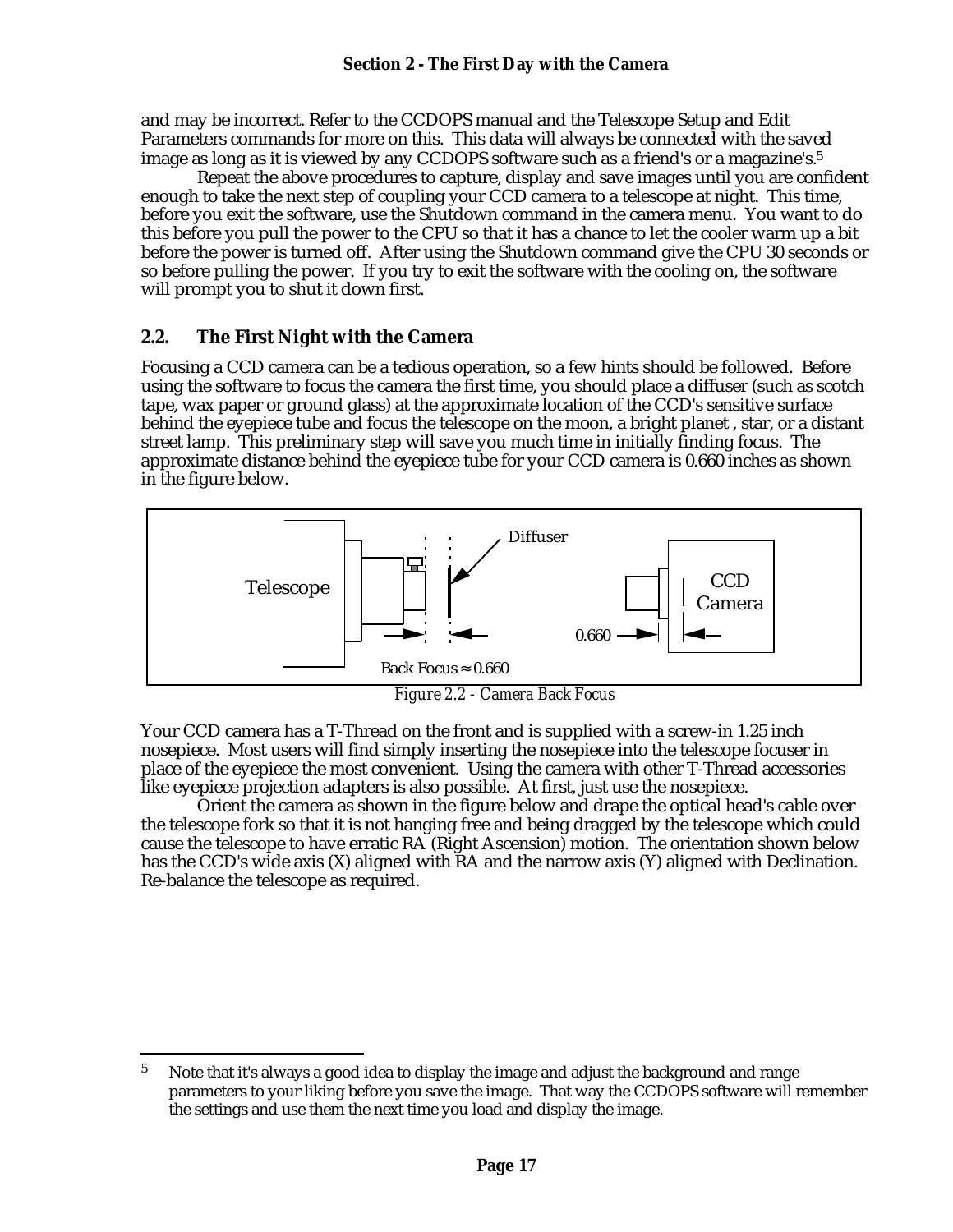

*Figure 2.3 - Camera Orientation*

If you haven't done so already, power up the CCD camera and computer. Under the Misc menu use the Telescope Setup command to enter your telescope information. For the Aperture item enter the clear aperture in square inches (for example an 8" SCT is 43 square inches). The focal length will be close to the product of the telescope diameter and the f-ratio (for example an 8" f/10 has an 80" focal length). Finally enter your name in the User item. These parameters are saved with each image in the image header.<sup>6</sup>

## **2.2.1. Focusing the Camera**

1

The telescope should be polar aligned and tracking. Since at this point you can be fairly far out of focus, we recommend you start with a relatively bright star (2nd Magnitude or brighter). Visually center the telescope on the star using your finder/guide scope or by sliding an eyepiece in and out of the telescope without readjusting the telescope focus knob.

Use the Focus command in the Camera menu and set up for a 1 second exposure, Full frame, Automatic update, Zero delay and Auto grab disabled. When you hit the Enter button, the software will start taking images, displaying them on the screen one after another.

What you will typically see is a huge, out of focus star image. On an SCT if the focus is off enough, you'll see an image of a donut with the telescope's central obstruction showing in the middle of the star. On refractors there won't be any central obstruction. At this point you adjust the telescope's focus, causing the star's image to shrink until it is a fairly small, bright spot. When you get close to focus, you will see the star starts to bloom, with streaks protruding above and below the core of the star. In fact, the signs of a really good focus is when the blooming tails are their longest. For now don't worry about getting a perfect focus, just get close. When you think you are focused hit the ESC key to exit from focus mode.

Now, reposition the telescope on a dimmer star, 5th or 6th Magnitude should work well. We want to do the critical focus on a star that won't saturate the camera. Reenter the Focus command using a 3 second exposure and the Planet frame mode. The 3 second exposure allows the camera to average out some of the atmospheric effects. The Planet frame mode takes a full frame image and then allows you to position a box around the star using the mouse or keyboard in order to reduce download time. You can also resize the default box as desired.

<sup>6</sup> Refer to Section 5, the Software Reference section for a more detailed description of the Telescope Setup command.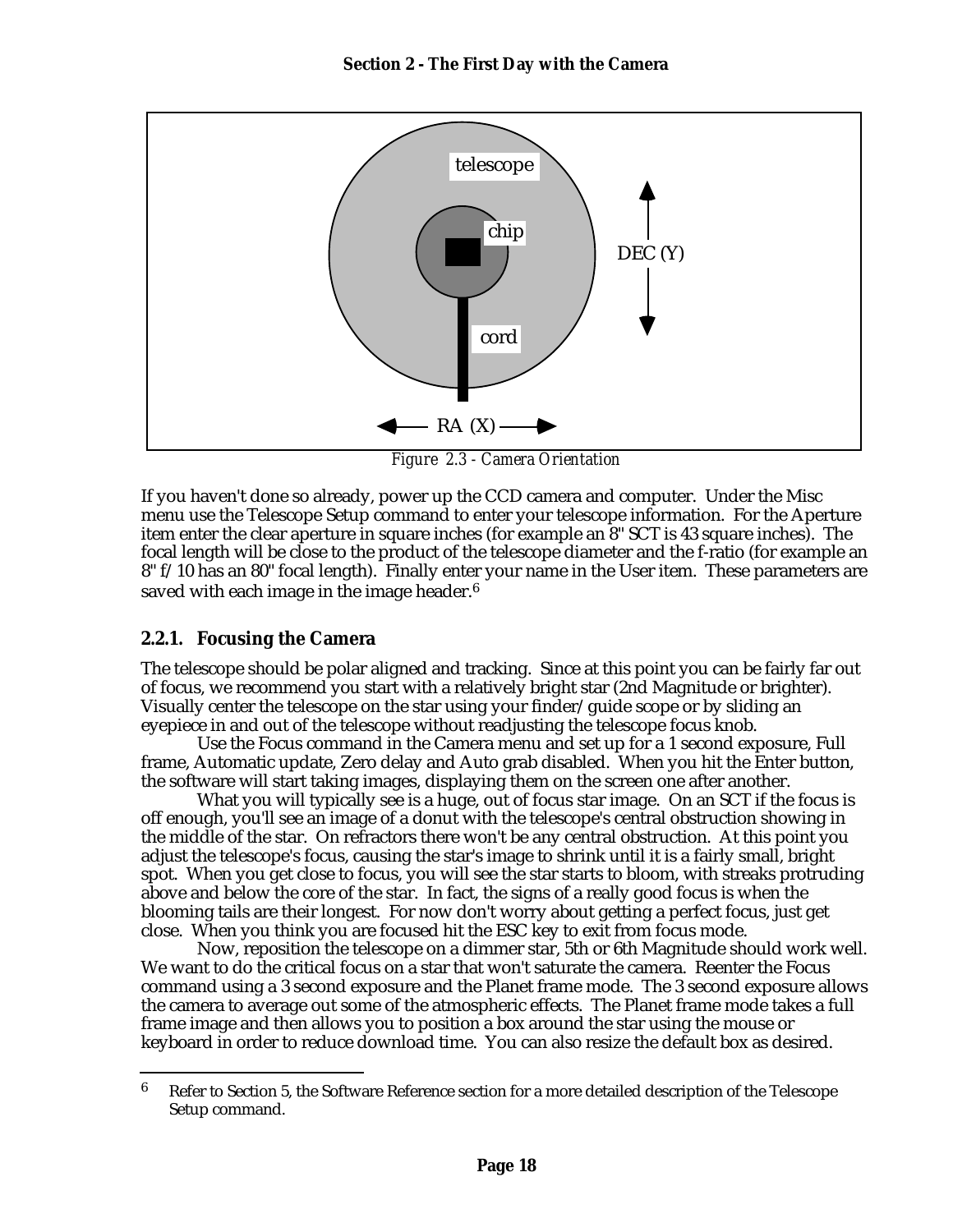To position the planet frame with the mouse, click and drag the upper-left and lowerright corners of the box or click and drag the center. To position it with the keyboard (DOS only), you use the arrow keys in combination with the T key. The T key toggles whether you are moving the Center, the Upper-Left or the Lower-Right corner of the box. You can see which is currently selected in the upper-left corner of the display adjacent to the Hot label. Once you have placed or redrawn the box, proceed with the Focus command by hitting the L key (for located).<sup>7</sup>

You achieve critical focus by watching the Peak value displayed in the upper-left corner of the display (DOS) or in the Focus Window (Win 95 & Mac) and adjusting the telescope focus until the highest peak value reading is achieved. We recommend you start on one side of focus and adjust the telescope a little at a time. On the first pass just get a feel for what sort of peak reading you'll be able to achieve and don't worry if you go past the peak. In fact, make sure you have gone through the peak and the peak values are dropping off or the star image is deteriorating. Then back up the focus and go through it again, this time stopping when you get close to the peak readings from the first pass. For SCT's always approach exact focus with a counter-clockwise focus knob movement.

## **2.2.2. Finding and Centering the Object**

Once best focus is achieved, we suggest changing the Focus command to the "Dim" mode to help center objects. This mode gives a full field of view, increased sensitivity, but reduces resolution in order to increase the digitization and download time. If you have difficulty finding an object after obtaining good focus, you can remove the head and insert a medium or low power eyepiece. Being careful not to adjust the focus knob on the telescope, slide the eyepiece in until the image appears in good focus. Then visually find and center the object, if it is visible to the eye. If not, use your setting circles carefully. Then, re-insert the CCD head and set an exposure time of about ten seconds. Center the object using the telescope hand controls. Remember, your CCD chip is only 2.4 x 3.2 mm or the size of a match head. This field of view is like using a 4-6 mm focal length ocular!

## **2.2.3. Taking an Image**

1

Take a CCD image of the object by selecting the Grab command and setting the exposure time to 60 seconds. Set the Dark Frame option to Also so the software does an Auto-Dark subtraction, set with Image size to full and enable Auto Display. The camera will expose the CCD for the correct time, download and then display the image. You can then save it or keep trying your acquisition and focusing technique

When you are through for the night don't forget to use the Shutdown command in the Camera Menu before you pull the power on the CPU.

# **2.3. Further Foray's into CCDOPS**

The CCDOPS software that comes with the ST-5C has many capabilities and will serve you well in your imaging pursuits. At this time we refer you to the separate CCDOPS Software manual for guidance and detailed technical information on that software's capabilities. Section 3

Note: *With a 10 second exposure, objects like M51 or the ring nebula are easily detected with modest amateur telescopes.*

 $7$  You don't have to remember all the key names. The CCDOPS software has a pull down menu in the upper-left corner of the display (named Focus in this case) that you an click on with the mouse or pull down with the Enter key. You can then make choices from that pull-down menu.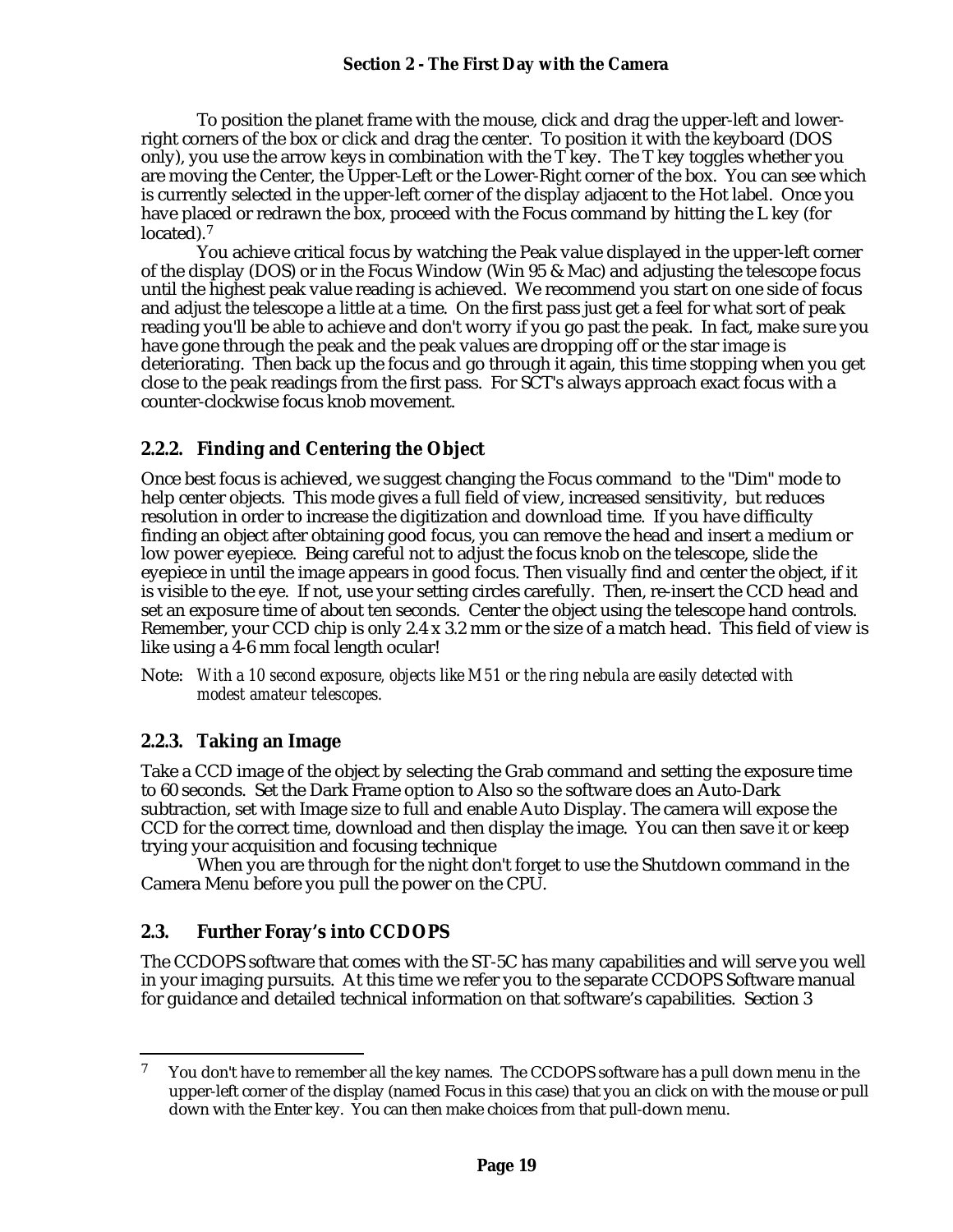below, "Advanced Imaging Techniques" will also give you some good insight into how to effectively use your camera.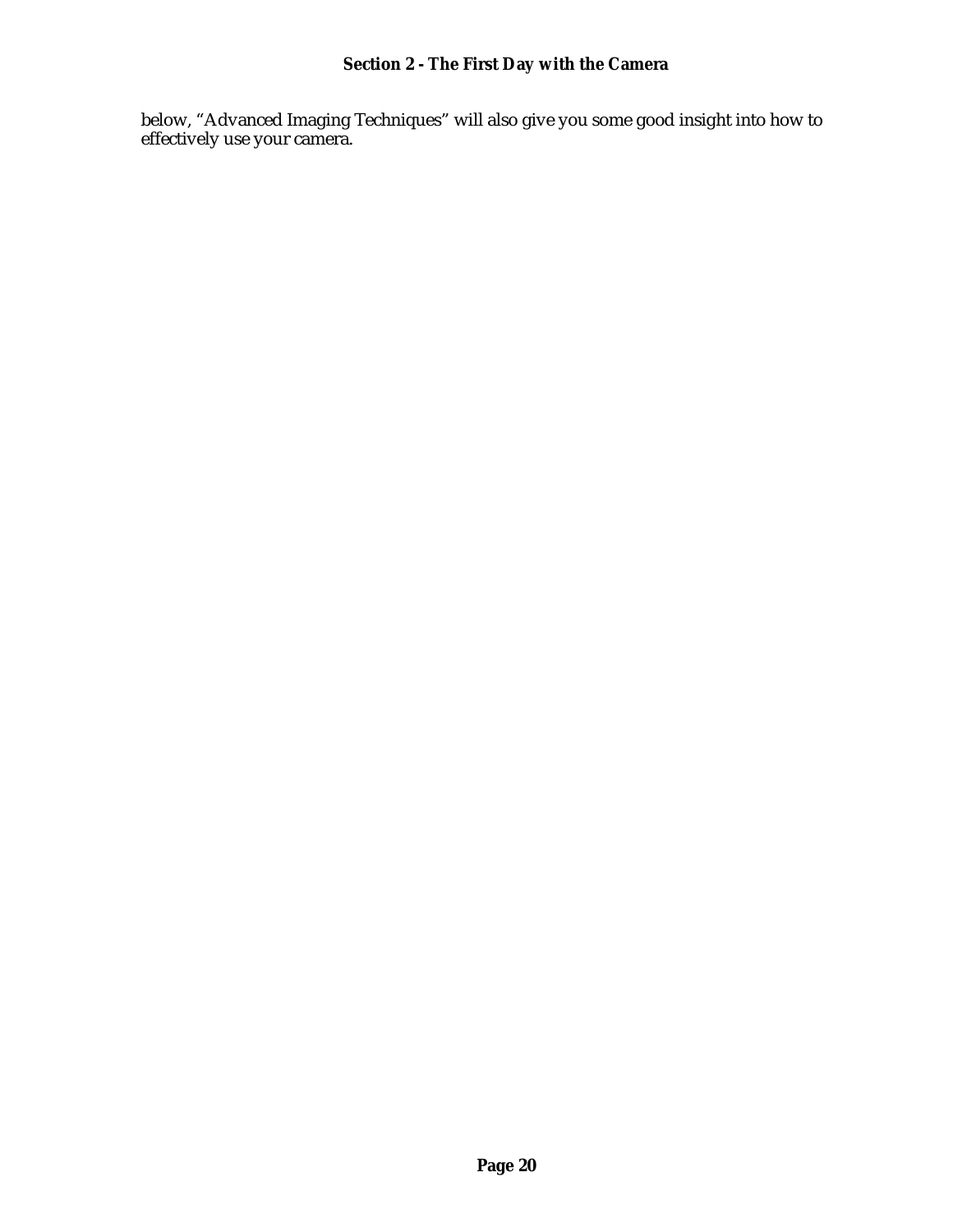# **3. Advanced Imaging Techniques**

The following sections describe some of the advanced uses of CCD cameras. While you may not use these features the first night, they are available and a brief description of them is in order for your future reference.

## **3.1. Taking a Good Flat Field**

If you find that flat field corrections are desired due to vignetting effects or for more accurate measurements of star magnitudes, try either taking an image of the sky devoid of stars or take an image of a blank wall or neutral grey card that is evenly illuminated.

Finding areas of the sky devoid of stars is very difficult after twilight. Therefore, you should take flat field images of the night sky after sunset, but long before you can see any stars. If this is not possible, take an image of a featureless wall or card held in front of the telescope. However, if using this second method, be sure that the wall or card is evenly illuminated. Do not use a flashlight to directly illuminate a card, but rather allow the light to bounce off of another card or the wall of your observatory opposite the one you are imaging. Use a diffuse light source.

If you plan on flat fielding Track and Accumulate images, you should also refer to section 3.6. Since the same flat field is added to itself a number of times, be sure that you do not saturate the flat field image by starting with pixel values too high. Typically try to keep the pixel values between 10% to 20% of saturation for this purpose. For single flat field images, try to keep the values to approximately 50% of saturation. That is a value of roughly 8,000 counts for the TC-255 in Hi-Res and 32,000 counts binned.

## **3.2. Track and Accumulate**

An automatic Track and Accumulate mode is available in CCDOPS which simplifies image acquisition for the typical amateur with a good telescope drive. Drives employing PEC or PPEC technology and accurate gears, only need adjustment every 30 to 120 seconds. With Track and Accumulate the software takes multiple exposures and automatically co-registers and co-adds them. The individual exposures are short enough such that drive errors don't show up and the accumulated image has enough integrated exposure to yield a good signal to noise ratio.

Procedurally, the camera will take an exposure, determine the position of a preselected star, co-register and co-add the image to the previous image in the CPU, and then start the cycle over again. Up to 64 images can be co-added. The resulting exposure is almost as good as a single long exposure, depending on the exposure used and sky conditions. The great sensitivity of the CCD virtually guarantees that there will be a usable reference star within the field of view. This new patented feature provides dramatic performance for the amateur, enabling unattended hour long exposures!

## **3.3. Color Imaging**

The field of CCD color imaging is relatively new but expanding rapidly. Since your CCD camera is equipped with a monochromatic CCD, discriminating only light intensity, not color, some provision must be made in order to acquire color images. Your camera has been designed with color imaging in mind, with the ability to easily upgrade the camera with an internal color filter wheel in place of the standard shutter wheel.

The color filter wheel allows conveniently placing colored interference filters in front of the CCD in order to take multiple images in different color bands. These narrow band images are then combined by software to form a color image. The Red, Green and Blue pass filters are used to acquire three separate color images of the object. The resulting images are combined to form a tri-color image using the CCDCOLOR software.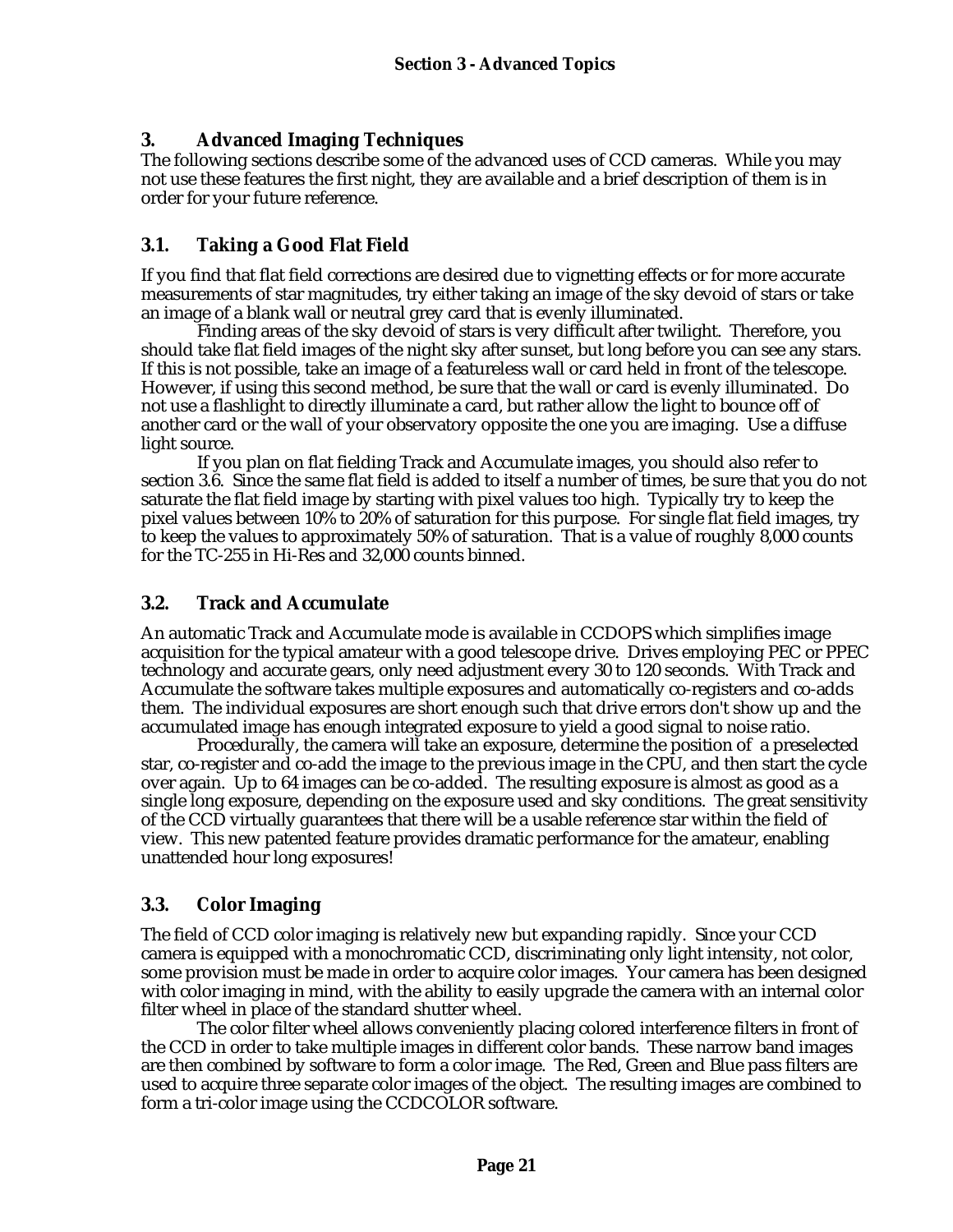Color imaging places some interesting requirements on the user that bear mentioning. First, many color filters have strong light transmission in the infrared (IR) region of the spectrum, a region where CCDs have very good response. If the IR light is not filtered out, then combining the three images into a color image can give erroneous results. If your Blue filter has a strong IR leak (quite common), then your color images will look Blue. For this reason, you place an IR blocking filter in front of the three color filters.

Second, since you have narrowed the CCD's wavelength response with the interference filters, longer exposures are required to achieve a similar signal to noise compared to what one would get in a monochrome image with wide spectral response. This is added to the fact that tri-color images require a higher signal to noise overall to produce pleasing images. In black and white images your eye is capable of pulling large area detail out of random noise quite well, whereas with color images your eye seems to get distracted by the color variations in the noisy areas of the image. The moral of the story is that while you can achieve stunning results with CCD color images, it is quite a bit more work. Fast optical systems,  $f/2$  through  $f/6.3$ , work best. Focal reducers also help.

## **3.4. Autoguiding**

The CCDOPS software allows the CCD camera to be used as an autoguider through the commands in the Track menu.

When used as an autoguider, the CCD camera repeatedly takes images of a guide star, measures the star's position to a fraction of a pixel accuracy, and corrects the telescope's position through the hand controller input. While autoguiding alleviates the user of the tedious task of staring through an eyepiece for hours at a time, it is by no means an end-all cure to telescope drive corrector performance. All the things that were important for good manually guided exposures still exist, including a good polar alignment. Use of an auto guider is to correct for the small drive errors and long term drift, not to slew the telescope or compensate for a poor drive.

One of the reasons that autoguiders are often better than human guiding is that rather than just stabbing the hand controller to bump the guide star back to the reticule, it gives a correction that is the precise duration necessary to move the guide star back to its intended position. It knows how much correction is necessary for a given guiding error from the Calibrate Track command. The Calibrate command, which is used prior to autoguiding, exercises the telescope's drive corrections in each of the four directions, measuring the displacement of a calibration star after each move. Knowing the displacement and the duration of each move calibrates the drive's correction speed.

To autoguide you need to connect the camera's Telescope port to your telescope's CCD input. On Celestron Ultima, Losmandy and LX-200 mounts this is accomplished with the small 6 conductor "telephone" cable provided with the camera. Simply plug one end into the Telescope port on the camera's CPU and the other end into the telescope. On Ultima and Losmandy mounts you will need to unplug the hand controller and plug the auto guiding cable in its place. On the LX-200 you plug the cable into the CCD jack. Finally if you have an older telescope that does not support the 6 pin CCD port contact SBIG Technical Support and inquire about custom hand controller modifications and whether you need an external Relay Adapter box.

## **3.5. Field Operation**

The ST-5C Advanced CCD Camera is supplied with a wall transformer for operation off 110 VAC that provides 12 VDC output to the camera. You can run the camera off of a car battery when operated in the field. If you are interested in this please contact SBIG or refer to Appendix A for the power jack pinouts.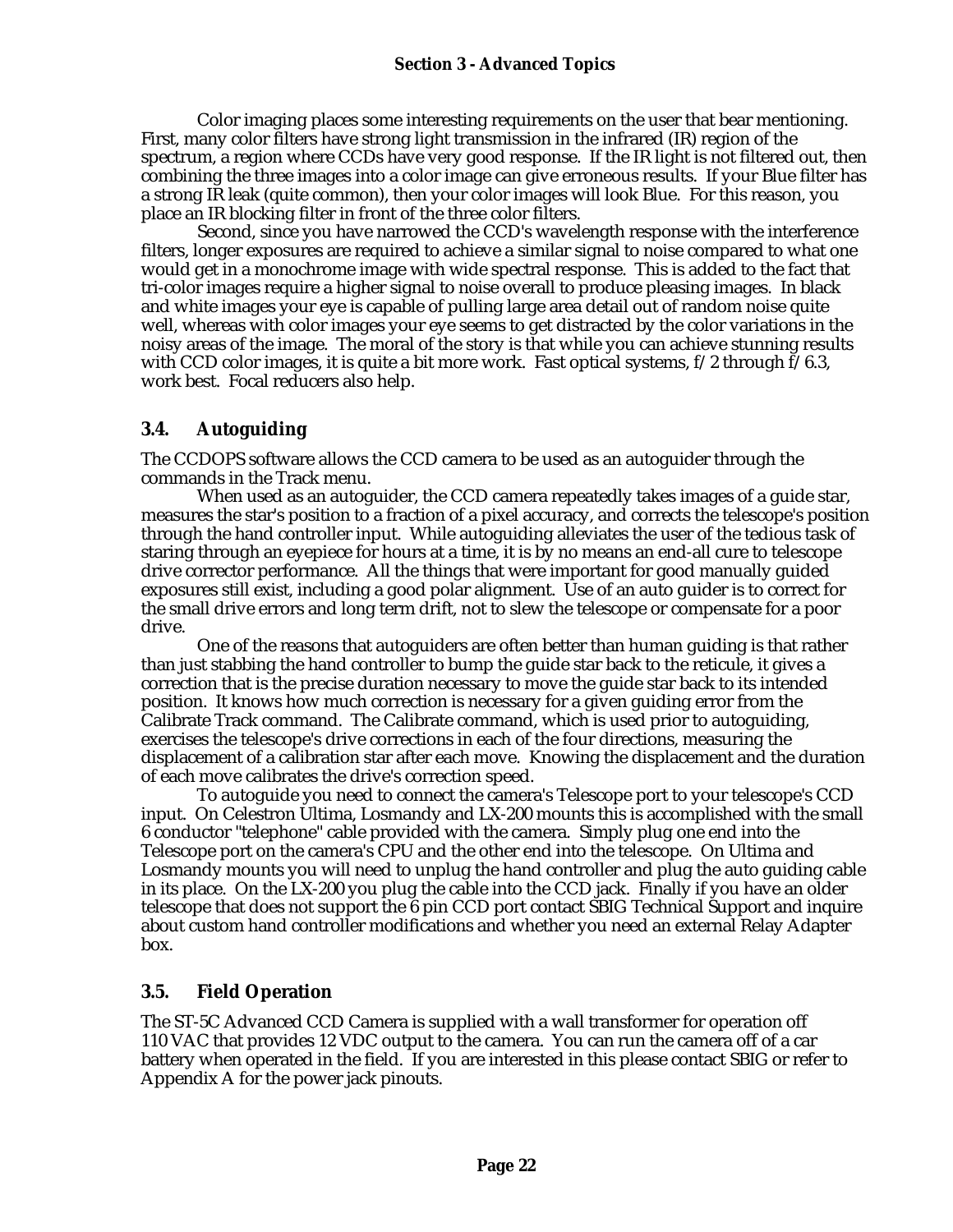## **4. Glossary**

- **Antiblooming Gate** When a CCD pixel has reached its full well capacity, electrons can effectively spill over into an adjoining pixel. This is referred to as blooming. The Antiblooming gate can be used to help stop or at least reduce blooming when the brighter parts of the image saturate.
- **Astrometry** Astrometry is the study of stellar positions with respect to a given coordinate system.
- **Autoguider** All SBIG CCD cameras have auto guiding or "Star Tracker" functions. This is accomplished by using the telescope drive motors to force a guide star to stay precisely centered on a single pixel of the CCD array. The camera has four relays to control the drive corrector system of the telescope. The CCD camera head is installed at the guide scope or off axis guider in place of a guiding eyepiece.
- **CCD** The CCD (Charged Coupled Device) is a flat, two dimensional array of very small light detectors referred to as pixels. Each pixel acts like a bucket for electrons. The electrons are created by photons (light) absorbed in the pixel. During an exposure, each pixel fills up with electrons in proportion to the amount of light entering the pixel. After the exposure is complete, the electron charge buildup in each pixel is measured. When a pixel is displayed at the computer screen, its displayed brightness is proportional to the number of electrons that had accumulated in the pixel during the exposure.
- **Dark Frame** The user will need to routinely create image files called Dark Frames. A Dark Frame is an image taken completely in the dark. Dark Frames are subtracted from normal exposures (light frames) to eliminate fixed pattern and dark current noise from the image. Dark Frames must be of the same integration time and temperature as the light frame being processed or numerous hot and cold pixels occur.
- **Dark Noise**  Dark Noise or Dark Current is the result of thermally generated electrons building up in the CCD pixels during an exposure. The number of electrons due to Dark Noise is related to just two parameters; integration time and temperature of the CCD. The longer the integration time, the greater the dark current buildup. Conversely, the lower the operating temperature, the lower the dark current. This is why the CCD is cooled for long integration times. Dark noise is a mostly repeatable noise source, therefore it can be subtracted from the image by taking a "Dark Frame" exposure and subtracting it from the light image. This can usually be done with very little loss of dynamic range.
- **Double Correlated Sampling** Double Correlated Sampling (DCS) is employed to lower the digitization errors due to residual charge in the readout capacitors. This feature results in lower readout noise.
- **FITS Image File Format** The FITS image file format (which stands for Flexible Image Transport System) is a common format supported by professional astronomical image processing programs such as IRAF and PC Vista. CCDOPS can save image files in this format but can not read them.
- **Flat Field** A Flat Field is a image with a uniform distribution of light entering the telescope. An image taken this way is called a flat field image and is used with CCDOPS to correct images for vignetting.
- **Focal Reducer** A Focal Reducer reduces the effective focal length of an optical system. It consists of a lens mounted in a cell and is usually placed in front of an eyepiece or camera. With the relatively small size of CCDs compared to film, focal reducers are often used in CCD imaging.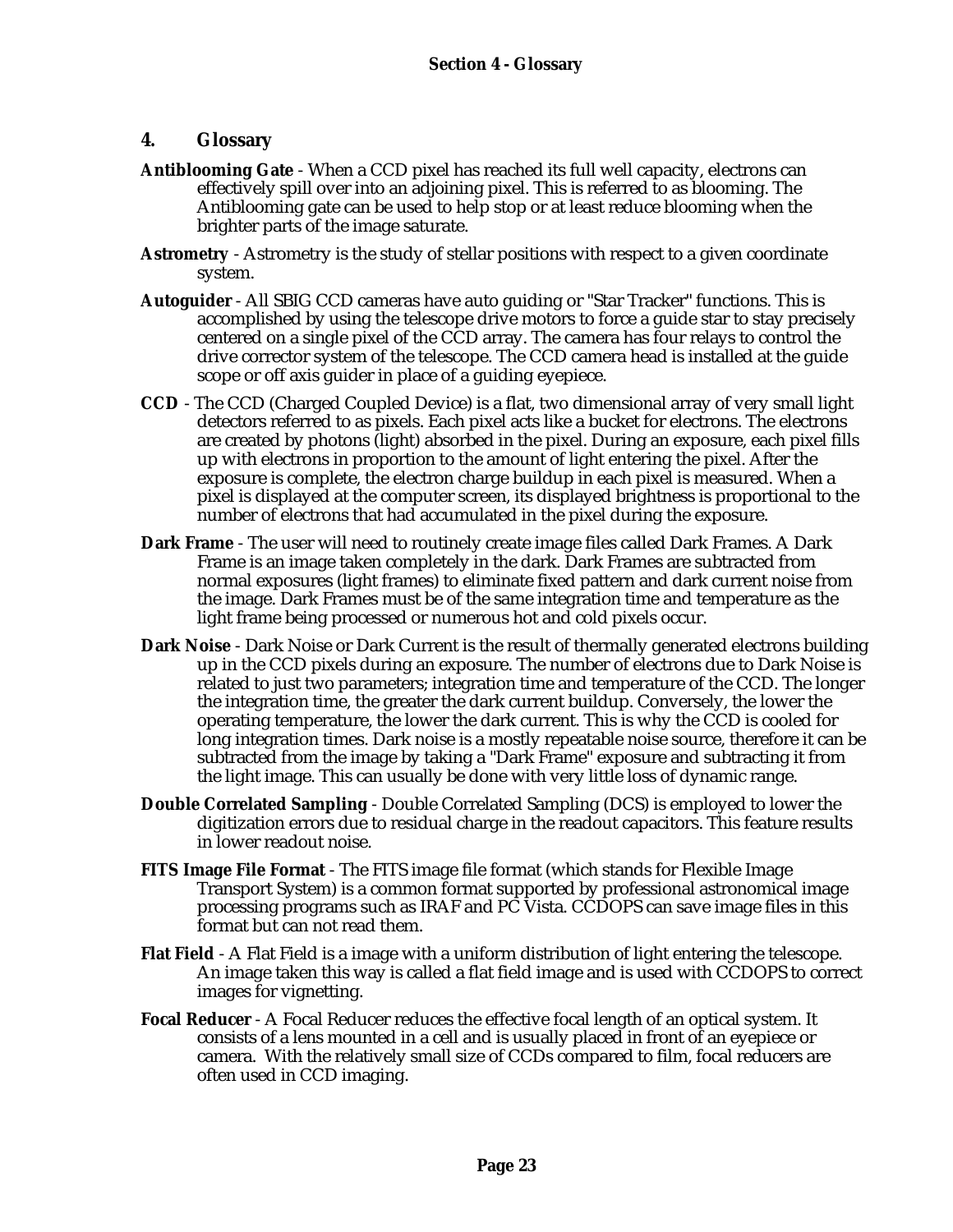- **Frame Transfer CCDs** Frame Transfer CCDs are CCDs that have a metal mask over some portion (usually half) of the pixel array. The unmasked portion is used to collect the image. After the exposure is complete, the CCD can very quickly shift the image from the unmasked portion of the CCD to the masked portion, thus protecting the image from light which may still be impinging on the CCD. This acts as an electronic shutter.
- **Full Well Capacity** Full Well Capacity refers to the maximum number of electrons a CCD pixel can hold. This number is usually directly proportional to the area of the pixel.
- **Histogram** The Histogram is a table of the number of pixels having a given intensity for each of the possible pixel intensities. Remember that, in the end, the image file is nothing more than a list of pixel values, one for each CCD pixel.
- **Light Frame** The Light Frame is the image of an object before a Dark Frame has been subtracted.
- **Path/Filter**  The Path setting tells CCDOPS which directory and disk drive to find and store the image files. In essence, it defines the current directory. The filter controls which image files are shown in the Open directory. Only files that match the filter are shown. For example, a filter setting of "\*.255" will only show files that have a "255" extension.
- **Photometry** Photometry is the study of stellar magnitudes at a given wavelength or bandpass.
- **Photons/ADU** This is an indication of the camera's gain in converting incoming light into image counts. This value is used with programs such as Hidden Image. For any image you take the Photons/ADU is shown in the Parameters command from the Image menu.
- **Pixel Size** The smallest resolution element of a CCD camera is the CCD pixel. The pixel size for your camera is 10 microns square (10 by 10 microns)
- **Planet Mode** Planet Mode is the most useful way to achieve focus. When you select Planet mode, a full frame is exposed, downloaded, and displayed on the computer monitor. A small window can be placed anywhere in the image area and the size of the window can be changed. Subsequent downloads will be of the area inside the box resulting in a much faster update rate.
- **Quantum Efficiency** Quantum Efficiency refers to the fractional number of electrons formed in the CCD pixel for a given number of photons. Quantum Efficiency is usually plotted as a function of wavelength.
- **Readout Noise** Readout noise is associated with errors generated by the actual interrogation and readout of each of the CCD pixels at the end of an exposure. This is the result of fixed pattern noise in the CCD, residual charge in the readout capacitors and to a small extent, the noise from the A/D converter and preamplifier.
- **Readout Streaking** When a bright object is imaged using a short exposure time, readout streaking can occur. Readout streaking can look similar to blooming except it extends across the entire image passing through the bright object. This is a result of image shift at the beginning and again at the end of an exposure due to frame transfer. The readout streaking is usually very faint with respect to the overall image and can sometimes be eliminated from the display image by slightly raising the background level.
- **Resolution Mode** The resolution of a CCD camera is determined by pixel size. Pixel size can be increased by combining or binning more than one pixel and displaying it as one pixel. Doing so decreases the effective resolution but speeds up the download time of the image. Maximum resolution is determined by the smallest size of the individual CCD pixel.
- **Response Factor** Response Factor is a multiplier used by CCDOPS to calibrate a telescope for photometric calculations. The Response Factor multiplied by 1000 is the number of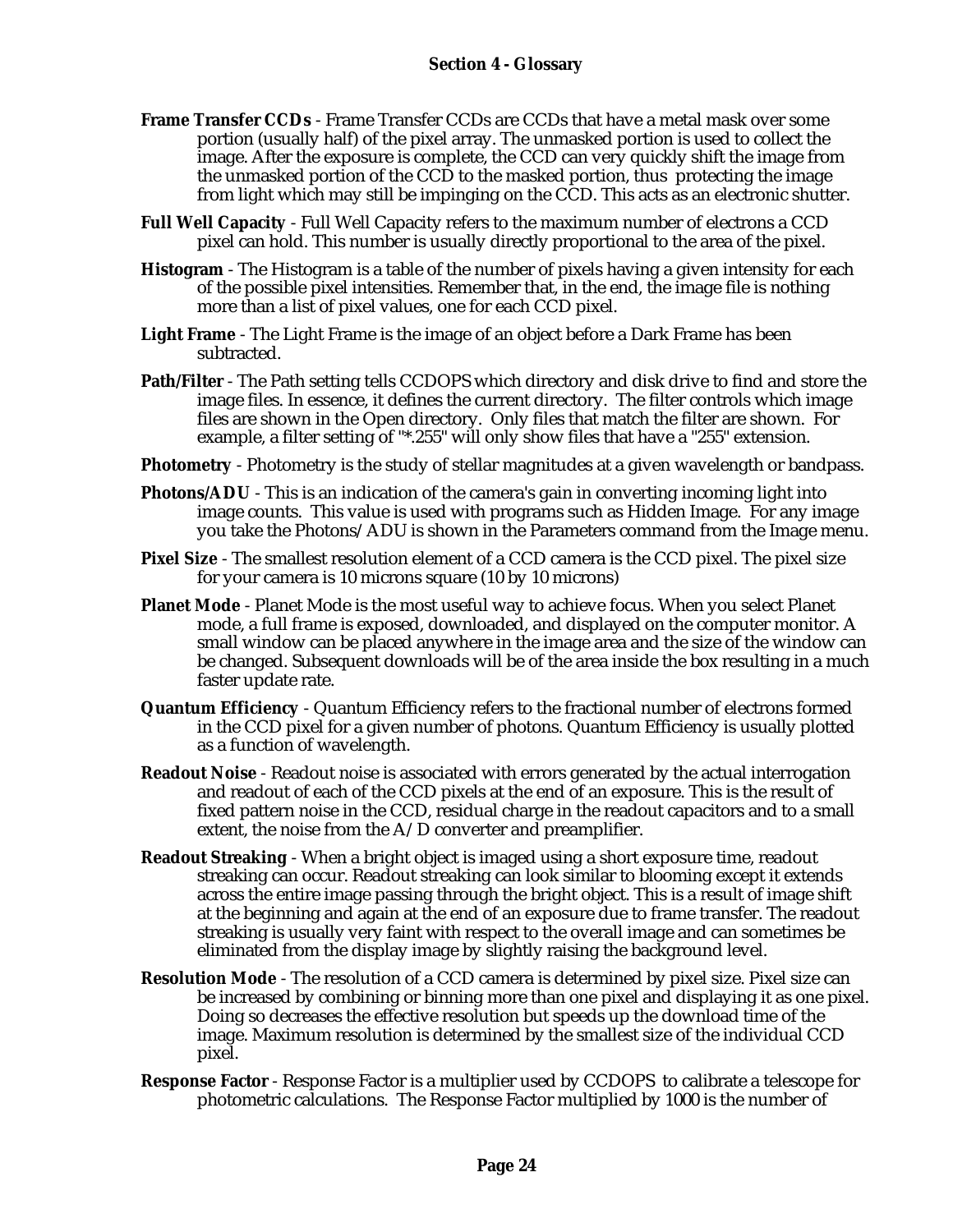photoelectrons generated in the CCD for a 0th magnitude star per second per square inch of aperture.

- **Saturation** Saturation refers to the full well capacity of a CCD pixel as well as the maximum counts available in the  $A/D$  converter. The pixel is saturated when the number of electrons accumulated in the pixel reaches its full well capacity. The A/D is saturated when the input voltage exceeds the maximum.
- **Sky Background** The sky background illumination or brightness is the number of counts in the image in areas free of stars or nebulosity and is due to city lights and sky glow. High levels of sky background can increase the noise in images just like dark current. For some deep sky objects, filters can be used to reduce the sky background level.
- **Seeing** Seeing refers to the steadiness and the transparency of the atmosphere during an observing session.
- **TE Cooler**  The TE Cooler is a Thermo-electric cooling device used to cool the CCD down to operating temperature. The CCD is mounted to the TE Cooler which is mounted to a heat sink, usually the camera head housing.
- **TIFF Image File Format** The TIFF image file format (which stands for Tagged Interchange File Format) was developed jointly by Microsoft and Aldus Corporations to allow easy interchange of graphics images between programs in areas such as presentation and desktop publishing. CCDOPS can save image files in this format but it can not read them.
- **Track and Accumulate** The Track and Accumulate function is an patented feature of CCDOPS that allows the user to automatically co-register and co-add (including dark frame subtraction) a series of images of an object. These exposures can be taken unguided as long as the "Snapshot time" does not exceed the length of time before tracking errors of your clock drive become apparent. This allows you to image and track without guiding or the need to connect the CCD Relay port to your drive motors.
- **Track List** The Track List is a file generated by CCDOPS during a Track and Accumulate session. The Track List logs all the corrections made by CCDOPS for each of the images. Track lists are required when flat fielding Track and Accumulate images.
- **Tri-Color** Tri-Color refers to color images created using three different colors mixed into a balanced color image using red, green and blue filters. An object is imaged three times, once with each color filter. The three images are then co-added and color balanced with the appropriate software.
- **Vignetting** Vignetting is obstruction of the light paths by parts of the instrument. It results in an uneven illumination of the image plane. The effects of vignetting can be corrected using flat field images.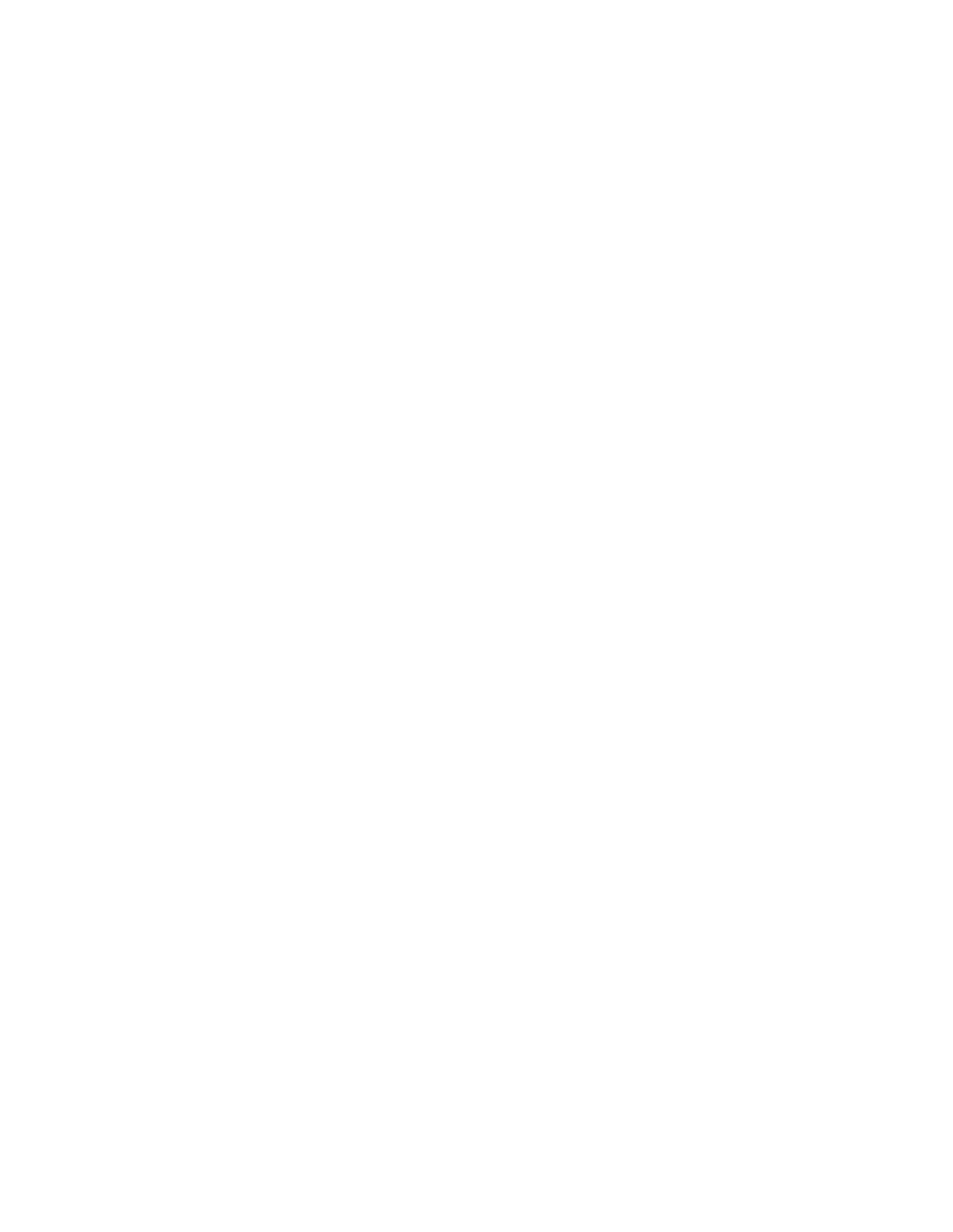## **5. Hints and Tips**

This section contains hints and tips to get the most use out of your camera and software. There is a section of Question and Answers to the most common questions followed by several sections of tips.

## **5.1 Question and Answer**

This section contains answers to some of the more common questions we hear in the Technical Support department.

Q. *Is there a short cut to focusing the camera?* A. We find the best method to be using the peak brightness as described in the manual but there are almost as many opinions here as there are people.

Q. *How often do I need to refocus?* A. When there has been a big temperature change (3 °F) or when you have moved to a different region of the sky with an SCT, you should consider refocusing.

Q. What *is the back focus of the camera?* A. Please refer to Figure 2.2.

Q. What *is the extra rectangular bar that came with the camera ?* A. It is a tripod mount that you screw into the side of the camera that allows you to mount the camera on a tripod if you plan to fit it with camera lenses.

Q. *Can I use a camera lens with the camera?* A. Yes, SBIG sells an adapter for the camera that allows you to use C-mount or other lenses with the camera.

Q. *Can I operate the camera off of a car battery?* A. Yes you can. You'll probably want to use a deep cycle marine battery and you'll have to purchase a cable.

Q. *How cold should the CCD get?* A. You should be able to work around 30 degrees Celsius below ambient.

Q. *Who should I contact when I have questions or problems with the camera?* Contact SBIG and ask for Technical Support. If your questions are general in nature you might try subscribing to the SBIG User List on the Internet. Technical support information and instructions on how to subscribe to the SBIG User List can be found on our home page at <www.sbig.com>.

Q. *How long of a cable can I use between the PC and the CPU?* A. You should be able to use cables up to 100 feet in length but it will vary from PC to PC.

Q. *Where can I get a longer cable?* A. Go to your nearest computer store and ask for a 25 pin male to female extension cable.

Q. *Where can I get a shorter cable?* A. Go to your nearest computer store and ask them to make you a short 25 pin male to female crimp type cable.

Q. *Why does the software say there isn't enough memory?* A. You need to make sure you have at least 1 Megabyte Extended memory and that the HIMEM.SYS driver is loaded into your CONFIG.SYS file. Also check that other entries in the CONFIG.SYS or AUTOEXEC.BAT files are not consuming too much memory.

Q. *I see dark spots in my images, what causes them?* A. If the dark spots are a single pixel they are typically caused by hot pixels in the CCD saturating and can be removed with the Remove Cool Pixels command. If they're several pixels wide you should suspect dust on the window and that effect can be removed with flat fielding your images or clean the window with an "air duster".

Q. *My images have dark tendrils in the corners. What can I do?* A. These are caused by the CCD frosting and you need to replace the desiccant as described in Appendix C.4.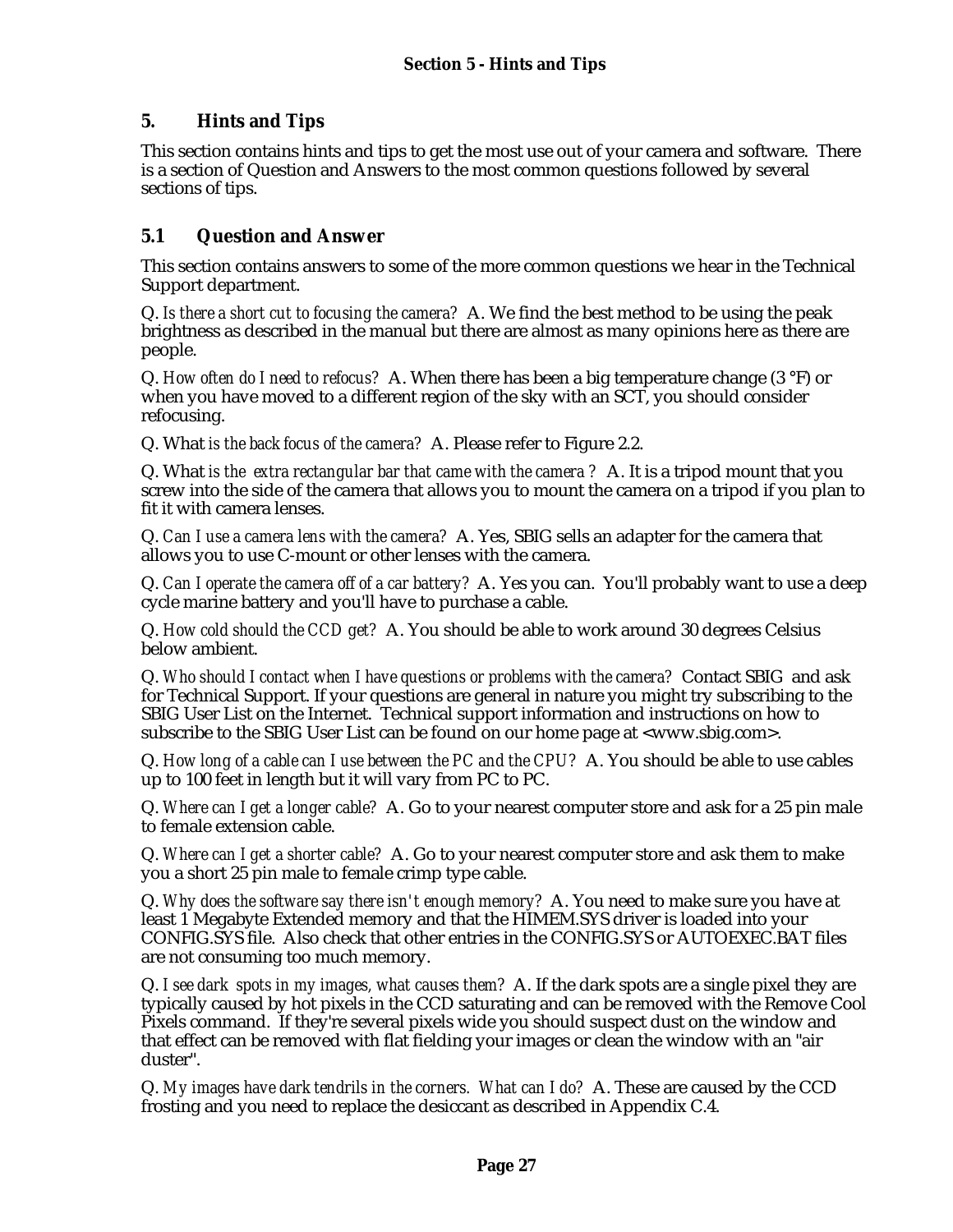Q. *Can I write my own software for the camera?* A. Appendix B describes the file format used to save images. You can also request an Application Note from the manufacturer telling how to interface and program to the camera.

Q. *Is there other software available for the camera?* A. You can upgrade your camera with the Color Filter Wheel and CCDCOLOR software. Also there are several third party software packages for image processing, camera control and various printer output.

Q. *Can I run the software under Windows,?* A. While we don't recommend running the CCDOPS software under Windows you should be able to do it. Also Software Bisque's SkyPro software supports the camera under Windows and is fully integrated with their excellent The Sky software. Contact Software Bisque at (303) 278-4478.

Q. *What do I do if my images have elongated stars?* A. If using Track and Accumulate you are probably using a snapshot time that is too long. If the snapshot time is longer than the amount of time your drive can track unguided with acceptable guiding errors, you will see elongated stars in your final images. If your snapshot times are getting down to 30 seconds or less you should improve your drive.

If you are using your camera as an autoguider for film photography and are noticing unacceptable guiding errors, please check the following:

- 1. Can you move the telescope using the Move command? This is an indicator as to whether or not you are properly connected to your drive system via the relay cable from the CPU.
- 2. Be sure that your calibration time gives at least 10 to 50 pixels of movement for each step of the Calibrate command.
- 3. Check for flexure between the CCD camera head and your system. Check for flexure between the guide scope or off-axis guider and your telescope system. This is a very common source of guiding errors. A very small movement of the CCD head with respect to the guide scope during an exposure can cause unacceptable streaking.
- 4. If your mount is stable, try longer exposure times while tracking to average out the atmospheric effects.

Q. *What do I do if my CCD frosts?* A. If your camera starts to frost after a year of use it's time to replace the desiccant as described in Appendix C.

Q. *The moon is too bright, what do I do?* A. Try a full aperture solar filter. Try a variable rotating neutral density filter. Don't use off-axis apertures smaller than 4" or you give up resolution.

Q. *What exposure is best for planets?* A. Use the crosshairs mode to measure the disk's intensity. Make sure that the pixels are about 75% saturated. This should give a good range of brightness. Sometimes moons can also be imaged at the long end of the exposure range.

Q. *Which laptop is best for CCD use?* A. Nearly any laptop will work; however, you should take a copy of CCDOPS with images and run it from any units you are considering. Color LCD isn't necessary unless it is your only computer.

Q. *Why are my images grainy looking and not smooth?* A. The grainy look is from low signal to noise. A longer integration time will increase signal and reduce graininess. Try doubling exposure times. This works up to a point where you begin picking up sky background (light pollution) which limits maximum practical integration times. Also make sure your cooler is running at 75% capacity or more.

Q. *What are the advantages of shorter focal lengths and faster F# telescopes?* A. Shorter focal lengths increase the field of view, allowing you to image larger objects. Faster F# telescopes increase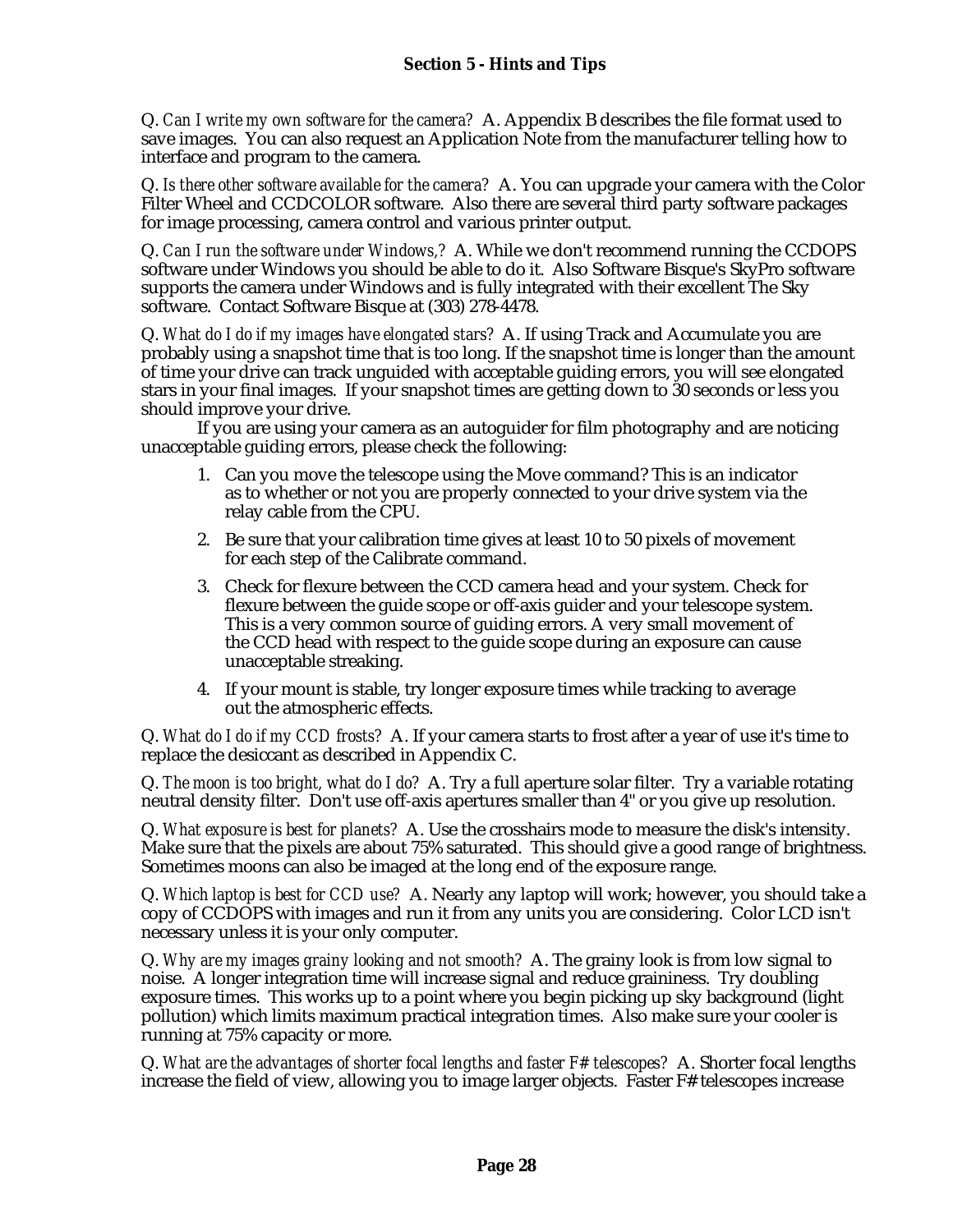the field of view *and* shorten the exposure times. Do not underestimate the benefits of focal reducing your f/10 SCT systems!

## **5.2. CCDOPS Use Tips**

- If you display an image and nothing shows, check that the Auto Contrast was enabled.
- When selecting a Track and Accumulate guide star, it is not necessary to exactly set the cursor on the center of the selected star. It automatically snaps to the brightest pixel, not necessarily the geometric visual center.
- Co-adding images together, whether guided or accumulated, averages out noise and results in a smoother image than one single long exposure. Keep in mind, the longer the individual exposure, the higher the signal to noise until you reach background sky limits. You will find that at  $f/10$ , a single 60 second exposure will be grainy for low contrast objects and 5 minutes may be the minimum tolerable, requiring off-axis guiding or a guide scope. At  $f/6.3$ , this snapshot time may be 1 minute and at  $f/2$  it may be 10 seconds. Don't be afraid to experiment with poorly guided images of varying exposure times to learn what works best. Co-adding many underexposed images still results in inferior results. This is especially true for tricolor.
- If you are fortunate enough to have access to a full aperture solar filter, daytime use with the CCD camera is possible at  $f/6.3$  to  $f/10$ . Distant power poles and power lines silhouetted against the sky work well as a target. Use binning since turbulence will limit resolution. This will allow you to learn the software flow in daylight.
- Dark frames aren't necessary for short exposures of bright objects (Jupiter at f/20 with 2x Barlow projection or the moon).

# **5.3. Hints and Tips for Laptop Users**

- If you mainly use your laptop for field use with CCDOPS, it is possible to modify your AUTOEXEC.BAT file to boot directly into CCDOPS, saving time.
- If your laptop is monochrome, obtain a small piece of red litho stripping film (rubylith) to slip in front of the LCD display. Most print shops have the red plastic. Use it matte side out.
- You can stack your laptop directly on top of the CPU for a compact package. You could make a custom 8" ribbon type cable to couple the CPU to the laptop. The cable is wired pin 1 to pin 1, etc. See Question #11 on page 73.
- Cursor movement through CCDOPS is much faster using the mouse, especially if your laptop has one of the small keyboard based pen-point mice.
- Some LCD displays dim when it is very cold outside. A small heat pad behind the display can help.
- Don't be afraid to adjust display brightness on your computer in the course of viewing an image. Negative views require opposite settings.
- Try to use a laptop with 64 shade gray display capability. Some laptops have a display setup mode in their resident software to optimize. VESA compliant is also useful for real time cursor contrast changes.
- LAPLINK software and cables allow easy next day image file transfer to your main computer. This is very handy.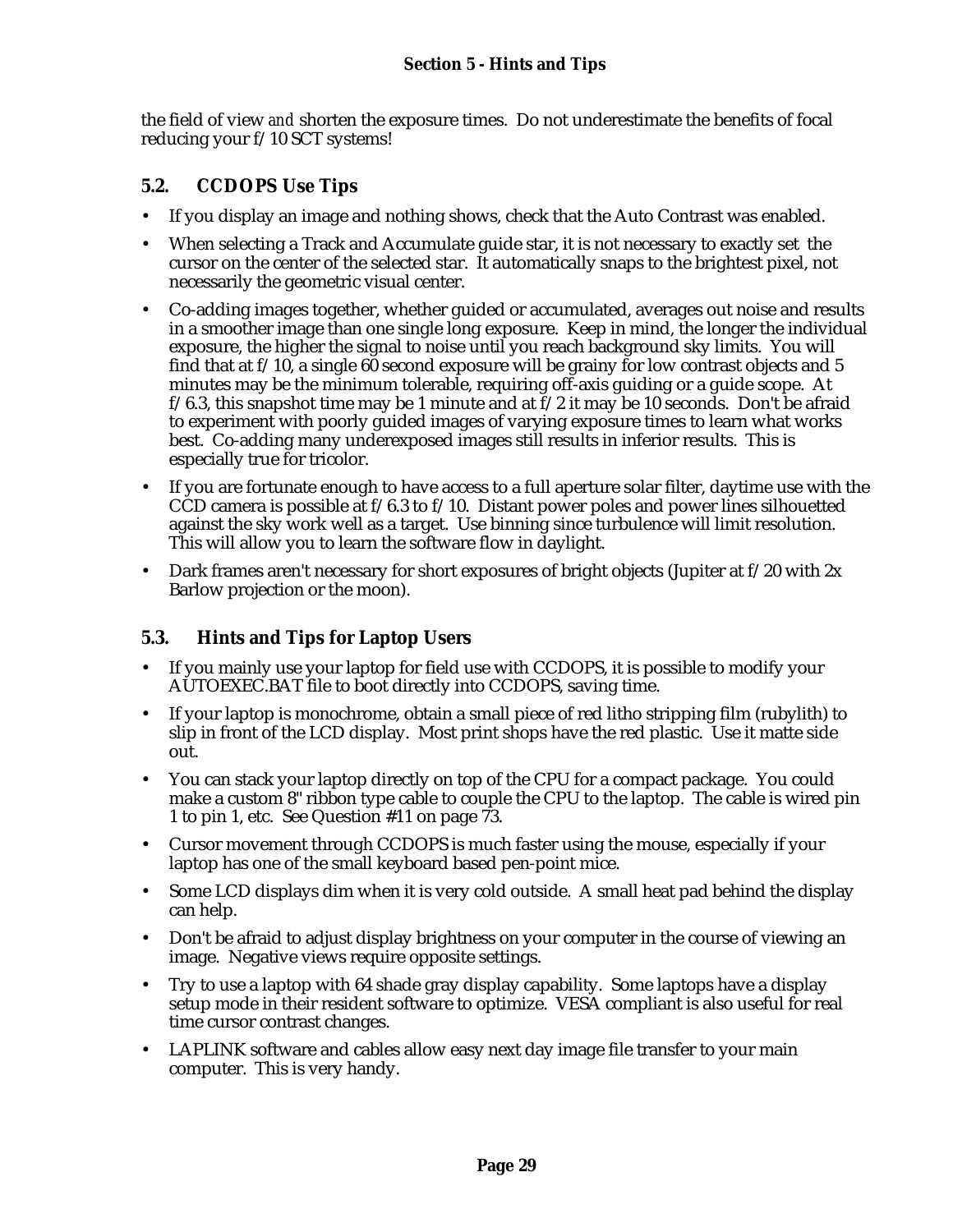- Images will always look better when displayed on a video monitor, however, an active matrix LCD display is pretty close except in brightness.
- You may wish to change your display and hard drive sleep cycles (battery conservation) to longer "keep awake" times so as not to interfere with image acquisition (long Track and Accumulate).
- LED flashlights help to see the keyboard when the display is dimmed red.

## **5.4. Telescope Tips**

- Always verify best collimation prior to installing the CCD camera.
- Always secure the camera head cable to the optical tube assembly. Never let the cable dangle free from the focuser/ocular holder.
- Off-axis guiding is worth it, even on a bunch of 3 minute co-adds of a deep sky object.
- Don't guess on focus. If you're not sure, it is time to refocus.
- Take time to frame your object. Rotate the camera 90 degrees to take advantage of the CCD chip's 3:4 aspect ratio and don't forget to refocus again.
- Focal reduce as much as possible for deep sky objects. Exposure times are then shorter and signal to noise gets better. 2-3 arc-seconds per pixel (30" focal length) is plenty of resolution for deep sky objects, especially nebulae. Good tracking is still critical down to 12" focal lengths in hi-res mode. Always polar align to minimize Dec drift.
- Focusing micrometers really help, especially on SCTs where you want to always enter the best focus position on a counterclockwise knob rotation. This advances the primary mirror forward against gravity and preloads bearings, screw threads and any mirror/baffle rocking. A light knuckle rap prior to exposure or guiding is advisable to settle moving components. It is always possible to ascertain exact focus only after you have passed a peak intensity and then come back to the peak's setting. You may not see the exact high value, but will see the trend at best focus position. Again, don't guess at focus.
- Focusing on planets is difficult since seeing can uniquely blur each frame. If a planet's moon is present, use the slow motion hand control to move over to it. Readjust exposure time accordingly and refocus on it, then bring the planet back into view and capture it.
- If track problems exist, first check balance in declination and then RA since they interact. Verify the 1 1/4" camera head coupler doesn't rock in the telescope bushing and that it is flush at it's coupler flange with bushing. Check drive clutches or clamps. Check drive rate setting. With guiding ocular visually check PEC setting or reprogram. Trails seen on only the brightest stars along the short axis of the CCD is blooming, not tracking.
- Real dark skies are not necessary for beautiful CCD images of deep sky objects. CCDs are far superior to film with or without filters in this respect. Tricolor CCD will benefit from dark skies, but still works great compared to color film.
- Simple 2 element refractors can show bloated stars due to chromatic aberration since CCDs have a wide spectral response and a very wide dynamic range of signal. Filters can help or quality multi-element color corrected refractors.
- Always keep an eye on ambient temperature changes. A 3 degree Fahrenheit change can affect SCT focus enough to merit refocusing. Temperature drop = clockwise movement of SCT focus knob (yes, the way you didn't want to move it).
- Closely re-align your finder as needed to the CCD image on the screen to speed up object acquisition. Don't use a 90 degree diagonal to visually acquire objects and expect them to be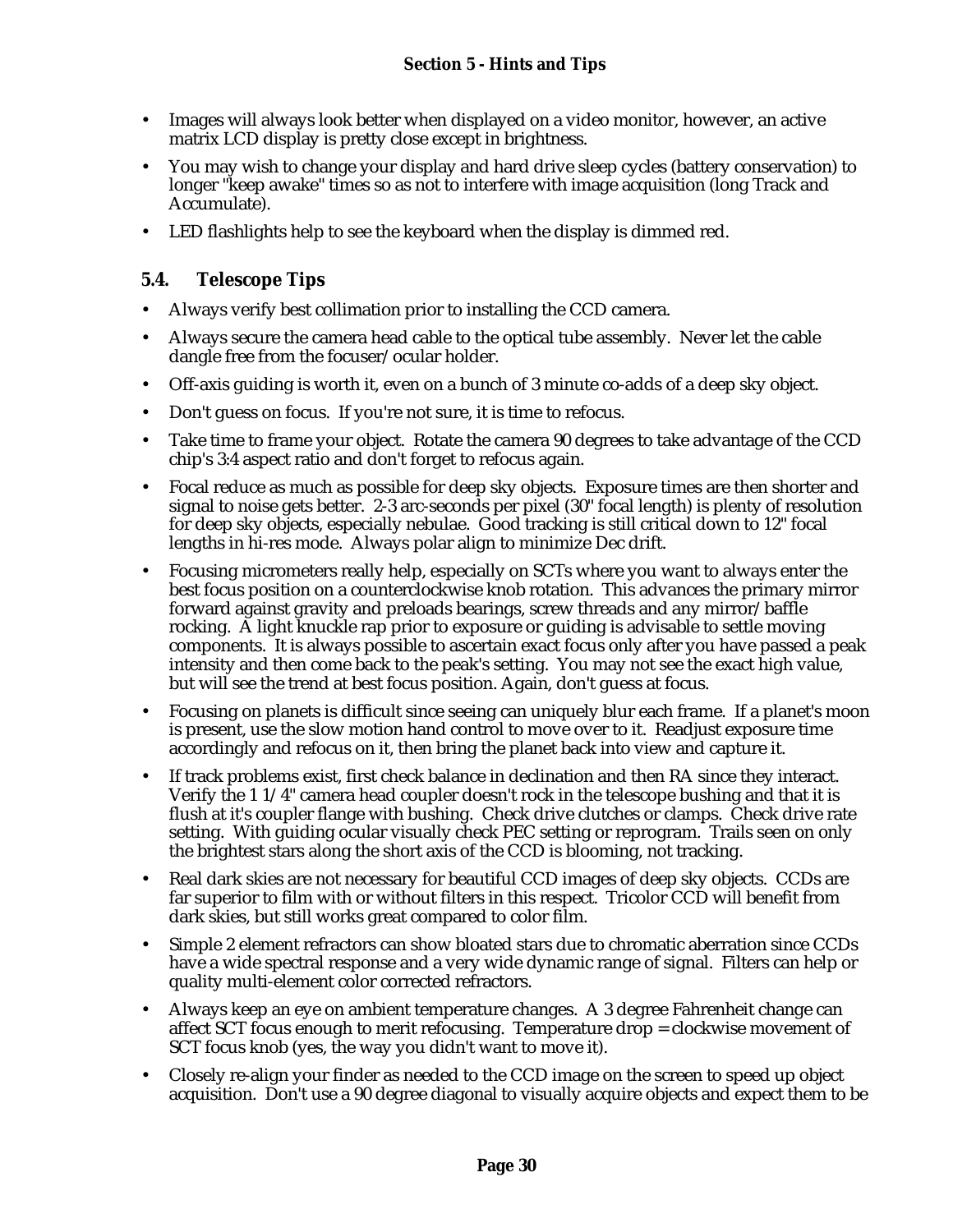in the CCD camera view. The chip is only .1 x .13 inch in size and 90 degree diagonals are never rotationally collimated to optical axis close enough to use for CCD work. Special laser collimated diagonals are available for this purpose as well as CCD framing oculars with exact reticle patterns to match the CCD chip.

- Digital setting circles with hi-res encoders  $(1/12$  degree or better) can get you close to faint objects if you are polar aligned and they are "dialed in" as well.
- Integrating Software Bisque's "The Sky" software into your imaging system is another help in object acquisition, but adds new complexity to the operations until after you are comfortable with CCDOPS and CCD imaging. It is then a very interactive tool.
- Don't bother with deep sky imaging on an Alt/Az configured mount even if it tracks. Image rotation results and precludes co-adding, etc. in most instances. Use a wedge and polar align such systems for best and simplest results.
- Wait for both telescope and CCD camera to thermally settle in before trying for optimal results. Typically wait  $1/2$  to 1 hour after setting up and running. This is a good time to set up software, balance scope, and polar align, etc.
- Use a dew shield on SCTs to prevent dewing and minimize stray light. Re-balance as necessary. CCDs have a tremendous dynamic range. Bright stars at the edge of the field can spray light across nebula, especially Veil, Horsehead, California nebulae. Antiblooming can't help scattered light. Reposition field slightly and try again.
- Due to small 10 micron pixels (.0004") the TC-255 works best at shorter focal lengths of 12" 80". An 8" aperture is an ideal match for this imager. A bigger scope and larger chip will just scale results like a larger format 6x7 camera compared to a 35mm camera. A TC-255 and 8" SCT can offer years of imaging capability before plunging into bigger/better with more money. Tricolor should be the next progression before scaling up.
- Fast telescopes with high resolution optics offer remarkable imaging characteristics with CCD cameras, especially tricolor. Exposure times are short, excellent tracking is easier, signal is awesome, therefore contrast of colors in deep sky objects is spectacular enough to warrant color dye sublimation prints that rival photographic color prints done with film through much larger telescopes at a much higher difficulty level. Takahashi Epsilon, Flat Field cameras and specialized SCTs are hard to match in performance.
- Off-axis guiding is necessary to fully exploit the great imaging potential of your CCD camera. Even with an 8" SCT @  $f/6.3$ , the 50" focal length offers 1.6 arc seconds/pixel resolution, much finer than optimum photographic results. Many of the software's sample SCT images were off-axis guided to produce small round high resolution stars. No matter how good your mount is, count on guiding to get the most from your CCD camera.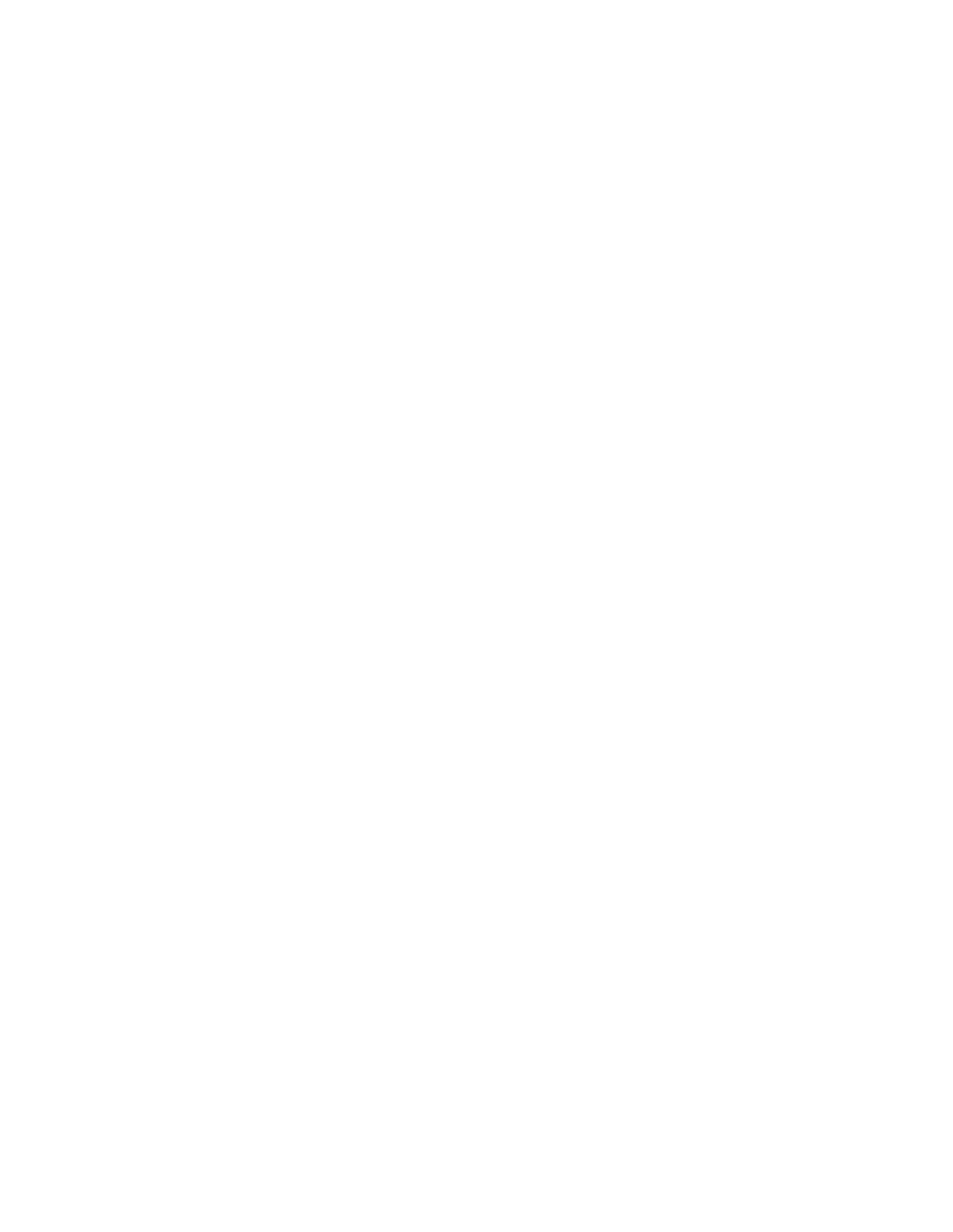# **A. Appendix A - Specifications**

This appendix lists the specifications for the SBIG ST-5C AdvancedCCD camera.

| CCD                           | <b>Texas Instruments TC255</b>                              |
|-------------------------------|-------------------------------------------------------------|
| <b>Active Area</b>            | $3.2 \times 2.4$ mm $(.126" \times .094")$                  |
| <b>Field of View</b>          | 5.4 x 4.1 arc minutes at 80 inch focal length $(8" F/10)$   |
|                               | $1/2^{\circ}$ x $1/3^{\circ}$ at 16 inch focal length       |
| Pixels/Pixel Size             | $320 \times 240 \text{ } \textcircled{e}$ 10 microns square |
| <b>Read Noise</b>             | 25e-RMS                                                     |
| Dark Current                  | Typically 1e- $/p$ /s at -5 $°C$                            |
| <b>Full Well Capacity</b>     | $CCD: 50,000$ e-                                            |
|                               | $A/D$ : 41,000 e- with Photons/ADU set at 1.25              |
| Cooling                       | Single Stage Thermoelectric, Selectable Setpoint            |
| $A/D$ Converter               | 16 Bit, 22 KHz Pixel Rate                                   |
| <b>Power Requirements</b>     | 12 VDC at 1.2 Amps                                          |
| <b>Telescope Port</b>         | <b>4 Open Drain Outputs</b>                                 |
| <b>Communications Port</b>    | <b>Interfaces to PC Parallel Port</b>                       |
| <b>Electronic Shutter</b>     | .01 to 3600 seconds                                         |
| <b>Mechanical Shutter</b>     | <b>Rotary Shutter Wheel</b>                                 |
| <b>Color Filter Wheel</b>     | <b>Available as Option</b>                                  |
| <b>Weight of Optical Head</b> | Under 1 pound                                               |
| (less cable)                  |                                                             |
| Size of Optical Head          | 3.25" diameter by 2.7" deep                                 |
| F# throughput of Filter Wheel | $f/2 - f/30$                                                |

# **A.1 DC Power Jack**



# **A.1 Communications Port**

Pins 2 - 5 Data 0 through Data 3 to Camera<br>Pins 6,7 Address 0, 1 to Camera ns 6,7 Address 0, 1 to Camera<br>Pin 9 Strobe to Camera Pin 9 Strobe to Camera<br>Pins 15,13,12,10,11 Data 0 through Da Pins 15,13,12,10,11 Data 0 through Data 4 from Camera 8 - 25 Data Ground<br>Shell Chassis Groui Chassis Ground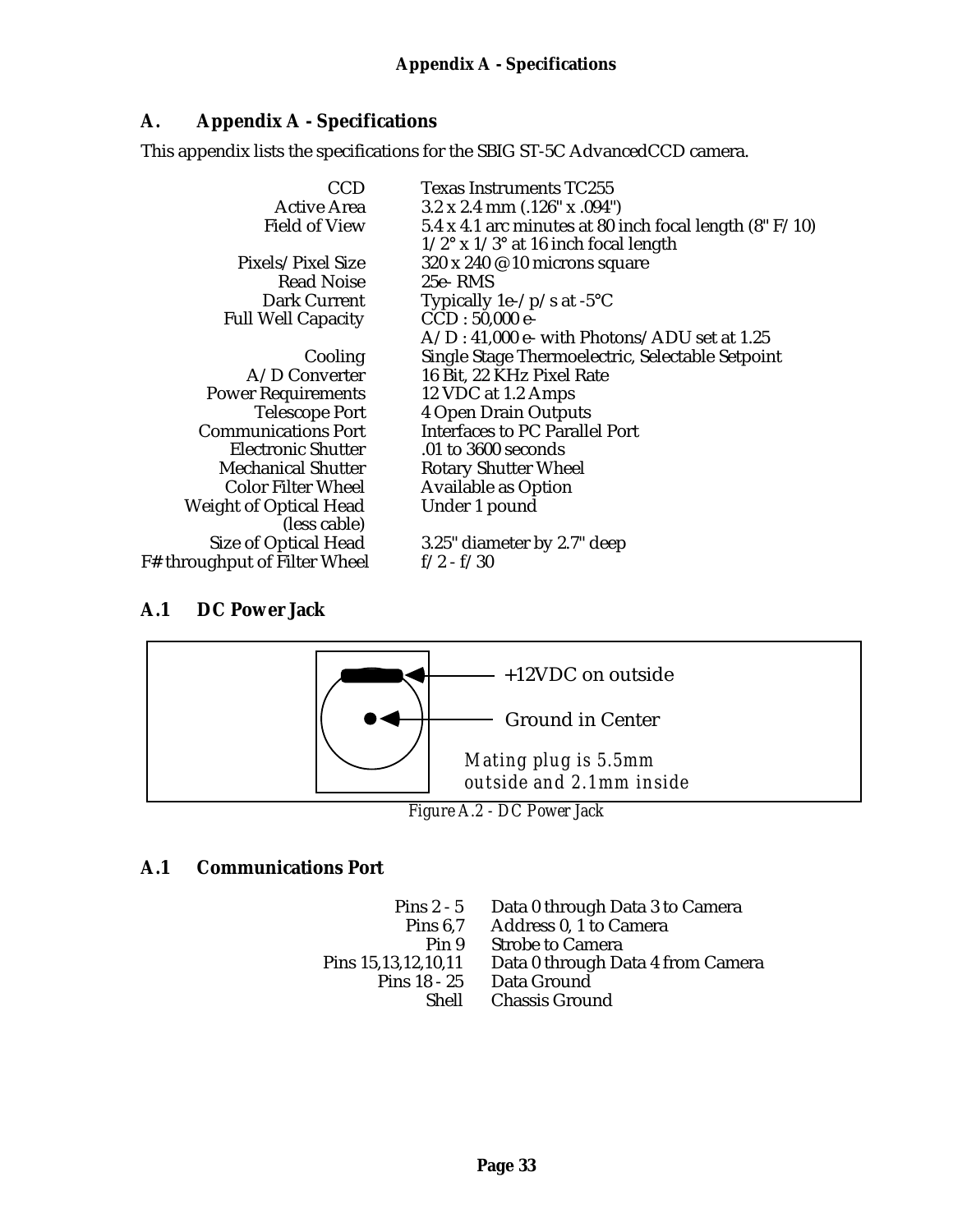# **A.1 Telescope Port**



*Figure A.3 - Telescope Port*

Note that the four outputs are active-low, open-drain outputs without internal pull-ups and are capable of sinking 250 mA DC to ground when activated. They have a breakdown voltage of 45V, a typical on resistance of 1.3 and an avalanche energy of 75 mJ for driving inductive loads.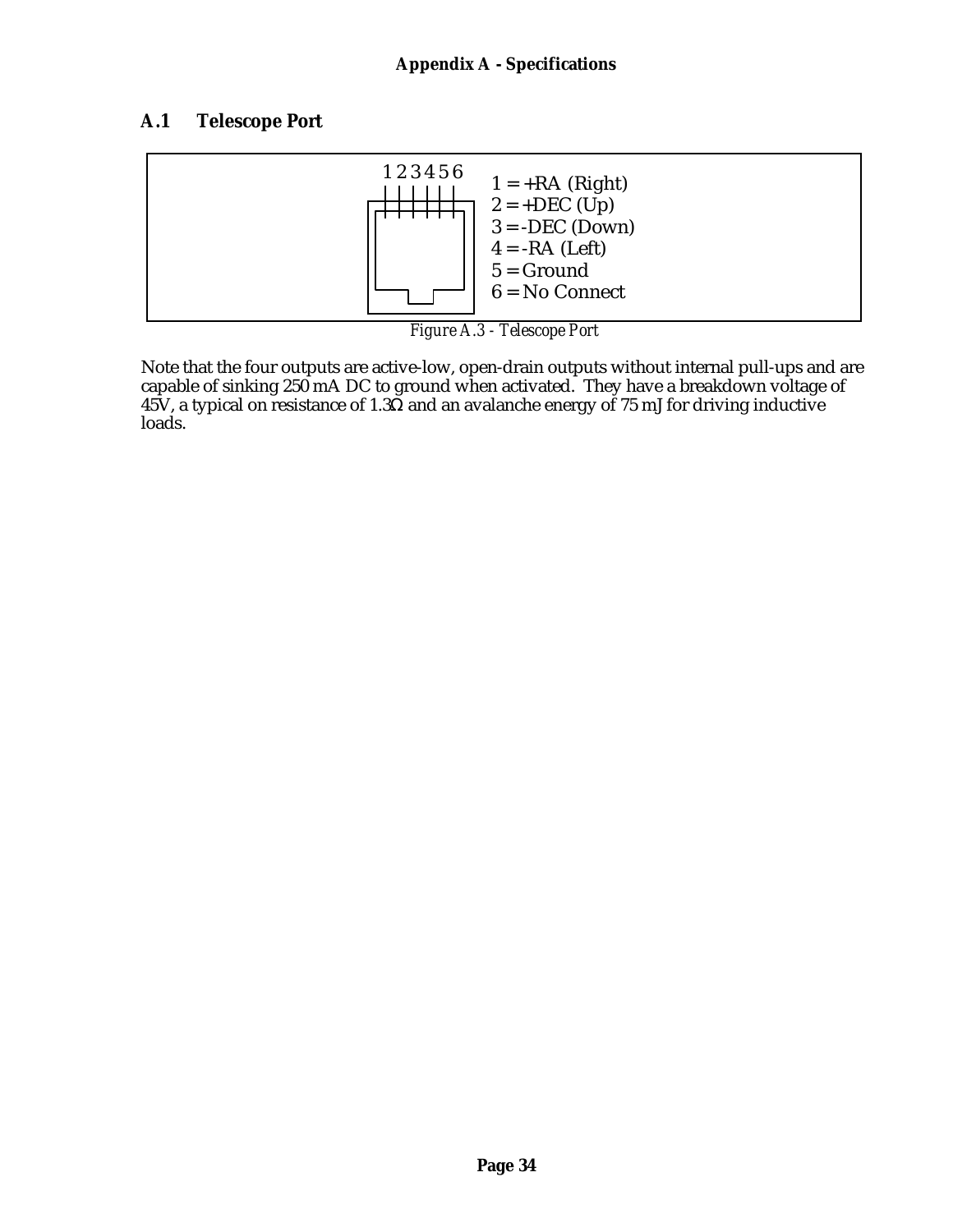## **B. Appendix B - Maintenance**

This appendix describes the maintenance items you should know about with your CCD camera system.

## **B.1. Replacing the Fuse**

The CPU is internally fused with a 2 amp fast blow fuse. The fuse is located inside the CPU box on the printed circuit board. Remove the four screws on the bottom of the CPU box to access the fuse holder.

## **B.2. Disassembling/Reassembling the Optical Head**

In order to gain access to the CCD for cleaning or desiccant removal, please follow these instructions or return to the manufacturer for service.

- 1. Remove the four screws holding the front cover onto the camera and set the cover aside.
- 2. Remove the shutter/filter wheel from the camera by pulling it straight up out of the camera, lifting it off the axle.
- 3. Remove the three hex-head screws that hold the inner housing into the camera. The inner housing covers the CCD, making a hermetic chamber for the CCD and desiccant. Lift the inner housing and set it and the O-Ring aside.

At this point you have access to the CCD and all the windows in the system as well as the desiccant pack. To reassemble the camera please do the following:

- 1. Make sure the desiccant packet is in place below the CCD so that it may be captured by the inner housing. You may find it necessary to take the two outer corners of the desiccant and turn them inwards, making the rectangular packet somewhat conform to the round outline of the inner housing.
- 2. Seat the O-Ring in the groove in the bottom of the inner housing and gently place the inner housing down into the camera. Place careful attention to not pinching the desiccant packet under the seat of the inner housing. The proper orientation of the inner housing is with the window over the CCD.
- 3. Tighten each of the three hex-head screws one-half turn at a time until the inner housing is seated completely and flatly into the camera.
- 4. Place the shutter/filter wheel back into the camera with the side containing the small reference marks and the larger brass bearing towards the CCD. You will have to slightly deform the O-Ring that surrounds the wheel against the shaft of the motor and be careful not to pinch or tear it.
- 5. Replace the front cover, noting that there is only one orientation that will fit as the four mounting screws are at irregular angles.

## **B.3. Cleaning the Optical Windows**

The design of the ST-5C allows for cleaning of the CCD. The optical heads are not evacuated and are quite easy to open and clean. Follow the instruction in the section above to gain access to the CCD and clean it using one of the following 3 methods:

1. To remove dust from the windows, a can of dust remover can be used but be careful to hold the can in the proper orientation. If you tilt the cans too far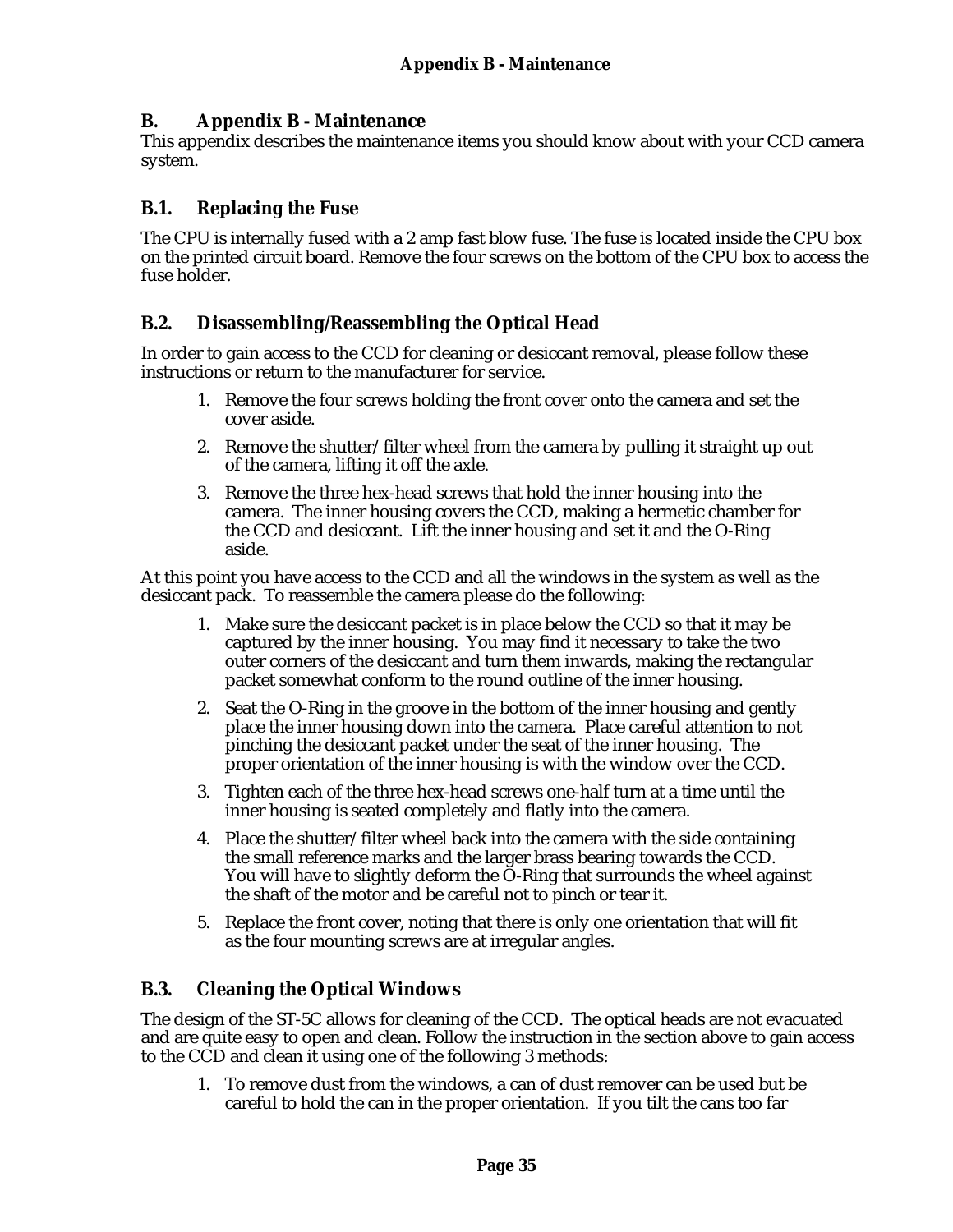from upright a stream of cold liquid (the propellant) will issue forth rather than the burst of air.

- 2. In lieu of canned air, a small, soft, camel hair brush can be used to wipe dust from the windows.
- 3. Finally, for hard to remove particles or water spots, use a Q-Tip lightly dampened in Isopropyl Alcohol to clean the windows.

*Note: The key to cleaning optical surfaces is successive cleanings with a fresh Q-tip each time.*

## **B.4. Replacing the Desiccant**

This section describes the replacement procedure for the desiccant used in your camera. The desiccant absorbs moisture in the CCD chamber, lowering the dew point below the operating temperature of the cooled CCD, thus preventing the formation of frost. The desiccant is contained in a small rectangular package inside the CCD chamber. In normal operation the useful life of the desiccant is over a year. If the CCD chamber is opened often, the desiccant should be replaced when frosting is noticed.

Follow the instructions in the section above to gain access to the CCD chamber and desiccant packet. Discard the old packet and replace it with a fresh one. Note that the desiccant material in the packet can be regenerated by baking it in an oven at 400 degrees Fahrenheit for four hours *but you'll have to remove the desiccant from the packet first* . Otherwise the packet will melt. In a pinch you could snip the end of the packet off, pour out the desiccant beads, bake them out, pour them back into the packet and reseal the packet with scotch tape.